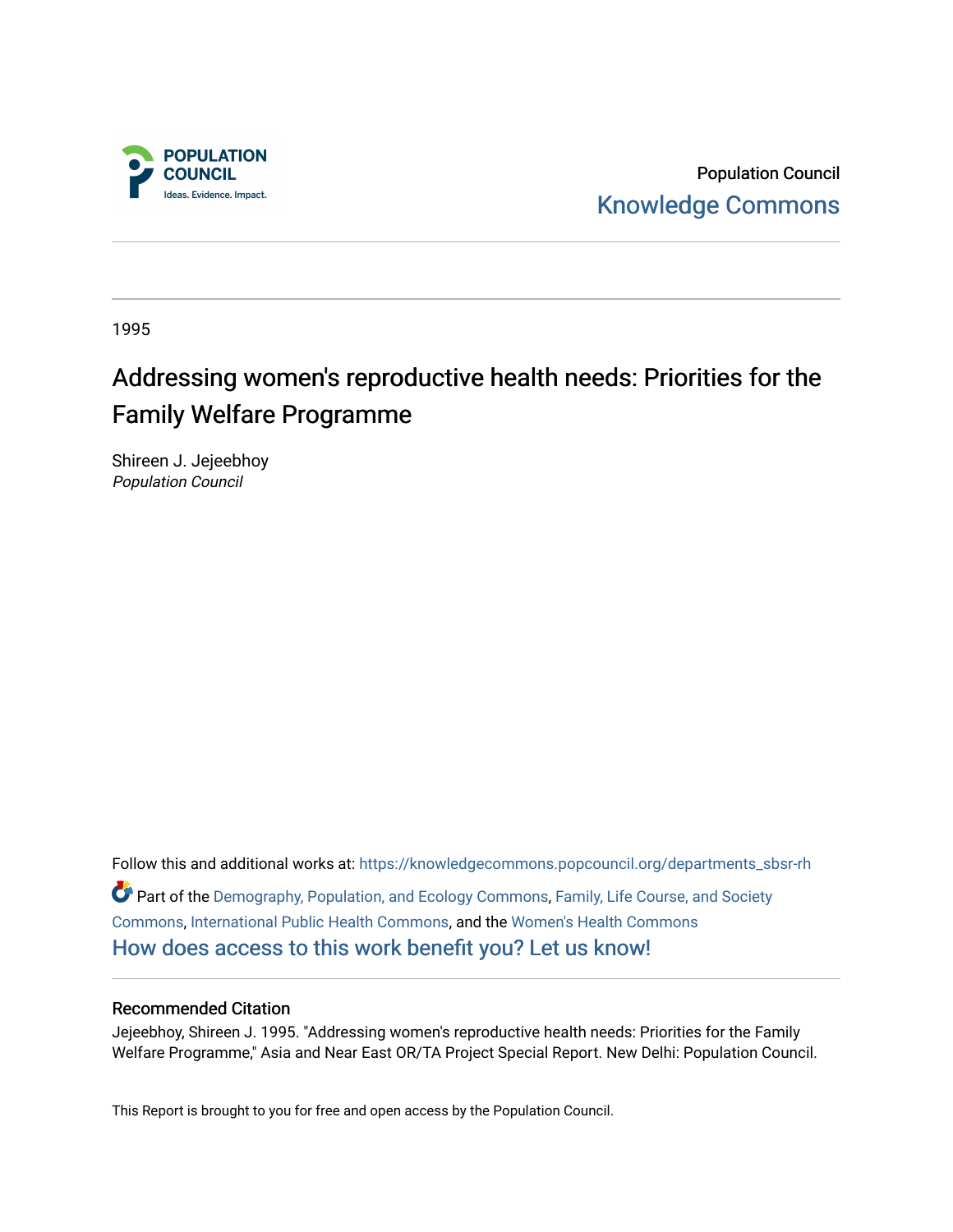# **ADDRESSING WOMEN'S REPRODUCTIVE HEALTH NEEDS: PRIORITIES FOR THE FAMILY WELFARE PROGRAMME**

**Shireen J. Jejeebhoy**

Paper prepared for a volume on **"Population Dynamics of India - Current Status and Future Directions"**. Edited by M.E. Khan and John W. Townsend, to be published soon.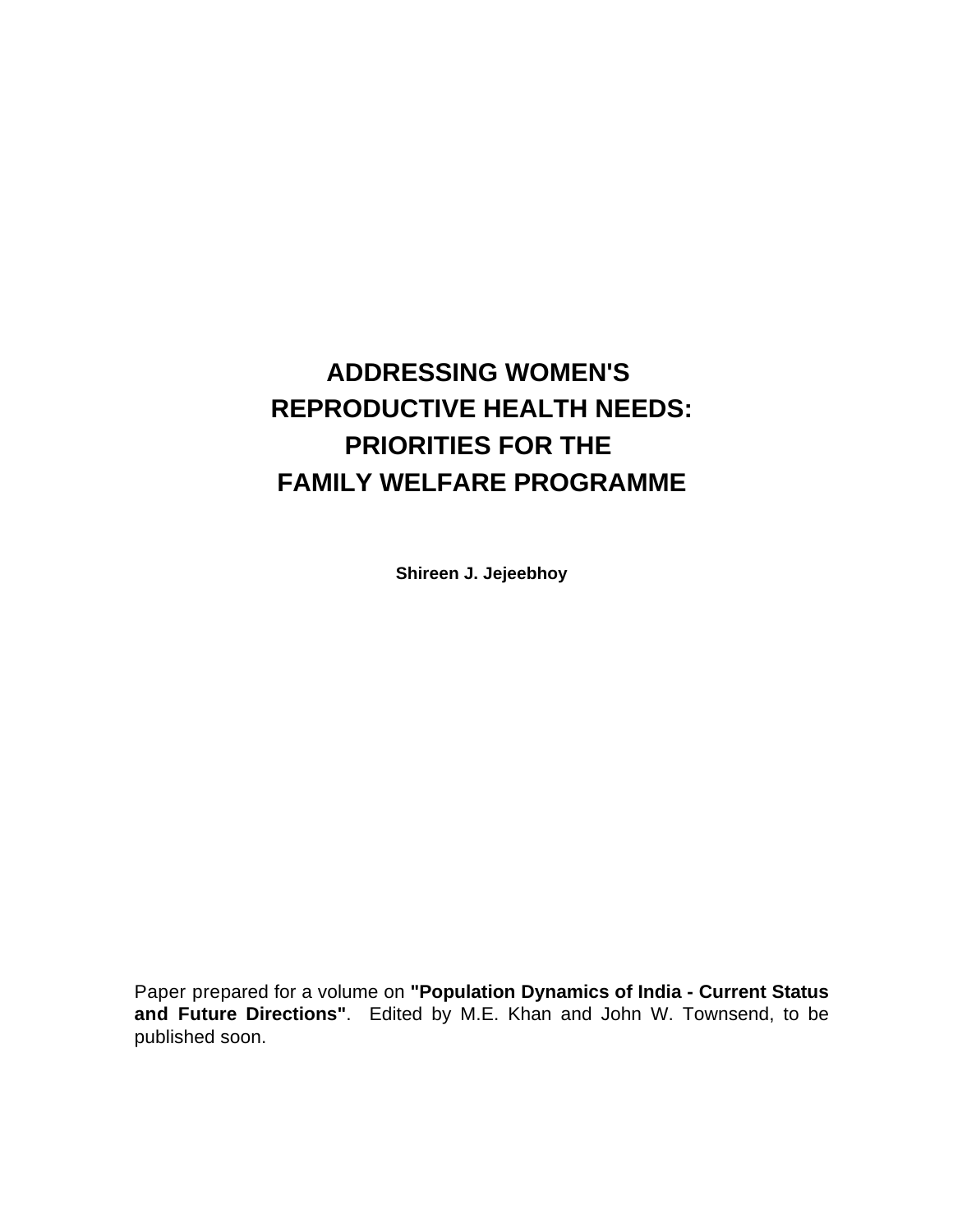### **The Population Council, India 1995**

## **ADDRESSING WOMEN'S REPRODUCTIVE HEALTH NEEDS: PRIORITIES FOR THE FAMILY WELFARE PROGRAMME**

**Shireen J. Jejeebhoy**

India's national family welfare programme has two stated objectives: to address the needs of families, notably women and children, and to reduce population growth rates. In reality, the Programme has not lived up to its title of "family welfare". The thrust of the programme, as is well known, has been disproportionately focussed on achieving demographic targets by increasing contraceptive prevalence and notably female sterilization. In this process, women's needs have been generally overlooked by the programme and the consequences of this neglect, in terms of poor reproductive health, are disturbing. There is an urgent need to reorient programme priorities to focus more holistically on reproductive health needs and on womanbased services, that is, services that respond to women's health needs in ways which are sensitive to the socio-cultural constraints women and adolescent girls face in acquiring services and expressing health needs.

What are the gaps in women's reproductive health and what are the priorities for reshaping the family welfare programme in a way that better responds to women's needs? The objective of this report is to present a profile of substantive needs in the area of women's reproductive health. This report is organised as follows: It starts, in Section I, with a brief overview of the demographic situation and the thrust of the programme in India in general. Section II points out gender disparities and the constraints women face in acquiring quality health services. Section III then focuses on the reproductive health situation and highlights the gaps between needs and available services. Section IV sets out priorities for policy. It raises the need for greater attention, in general, to reproductive health and services that are more focussed on women, both adult and adolescent, in India, and discusses specific areas of activities appropriate for further support.

Before going further into a description of the situation in India, and given the focus on reproductive health, it is appropriate, here, to define what is meant by reproductive health. A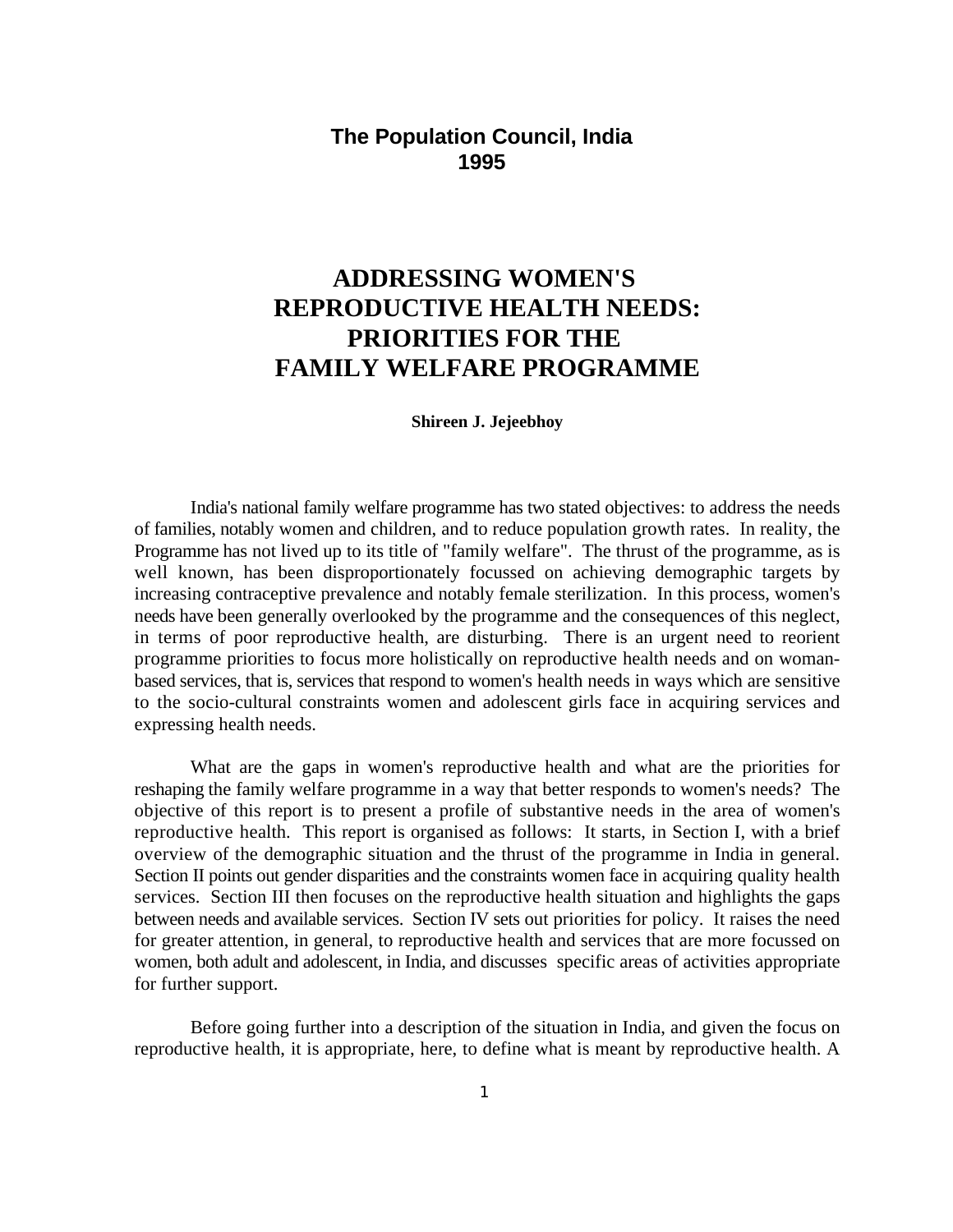reproductive health orientation means that people have the ability to reproduce as well as to regulate their fertility; that women are able to undergo pregnancy and childbirth safely; that obstetric and gynaecological disorders are addressed; that the outcome of pregnancy is successful in terms of maternal and child health and well-being; and that couples are able to enjoy sexual relations free from the fear of disease. Reproductive health is affected by a variety of sociocultural and biological factors on the one hand and the quality of the delivery system and its responsiveness to women's needs on the other. A woman-based approach to reproductive health is one which responds to the needs of adult women and adolescent girls in a culturally sensitive manner.

#### **I. Current Demographic Conditions**

Over forty years after the inception of the family planning programme, population growth rate continues at over 2 percent per year, although provisional data for 1991 suggest a growth rate of slightly less than 2 percent. Even if this trend continues, as a result of population momentum, the number of couples in the reproductive ages is expected to increase from 141 million in 1991 to 170 by 2000, as a result of an age structure with a disproportionate number of young people. Currently, about 18 million people are added to India's population annually. And about 40 percent of the population comprises children under 14.

Life expectancy has now reached 61 years (projects, 1991-96), up from about 44 in 1960; and the crude death rate has fallen dramatically from 27 per 1000 population at the time of independence in 1947 to 9.8 per 1000 (1991) (Appendix Table A-1). While infant mortality has also shown dramatic declines over this period, from 225-250 to 80 per 1000 live births in the same period, mortality during infancy continues to be unacceptably high. Finally, the maternal mortality ratio continues to be among the highest in the world at 550 per 100,000 live births. Regional and gender disparities in mortality are striking. While nationally, life expectancy is slightly lower and infant mortality rates are slightly higher among males than among females, statewise figures tell a different story. As far as life expectancy is concerned, for example, life expectancy in 1991-96 is 61.7 years for females compared to 60.6 years for males. In Kerala, which reports the longest life expectancy, this differential is wider: 67.2 years for males and 72.4 for females. In contrast, in Uttar Pradesh, which reports among the lowest life expectancies in the nation, there is a reversal of the gender pattern: while males can expect to live a total of 57.1 years, female life expectancy is only 52.8.

Gender disparities are especially notable in those states in the case of infant and childhood mortality where, as a result of discrimination against girls in terms of feeding and health care, and, although infrequently, as a result of infanticide of females, their mortality rates tend to be higher than those of boys in certain states, notably those in the north: in Himachal Pradesh, for example, in 1989 the female infant mortality rate was as high as 92, compared to 59 for males. Sex disparities in mortality are considerably more apparent in the childhood ages when relatively unavoidable endogenous causes of death are no longer major killers. At the national level, in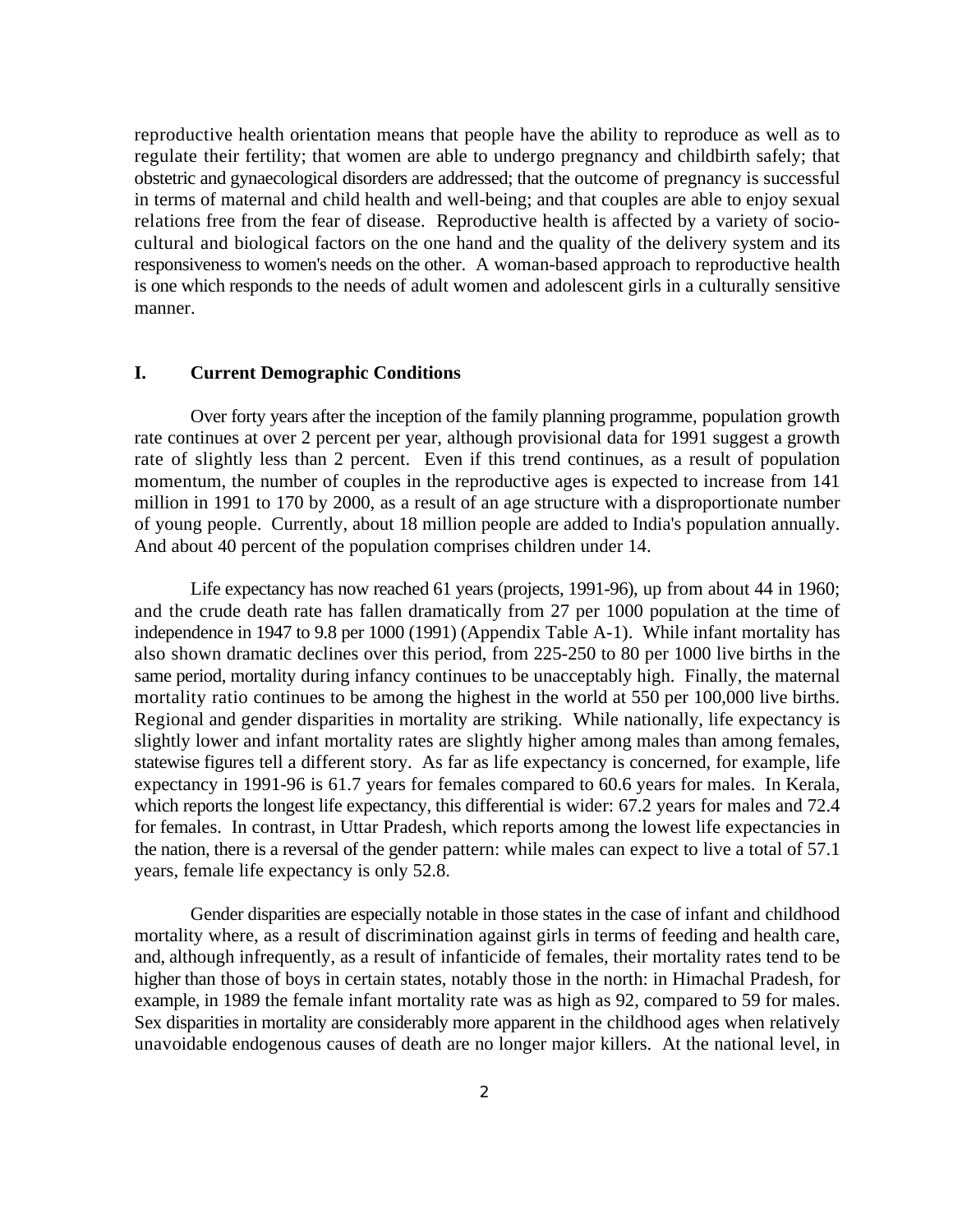1986, for example, mortality at ages 0-4 ranged from 34.7 among boys to 38.6 among girls, underscoring the poor status of females from birth onwards.

As a result, unlike in most other countries, the sex ratio of the population in India has always been adverse to women. At the time of independence, there were roughly 946 women per 1000 men; this ratio declined in 1961 and 1971, rose slightly in 1981 and fell again to 1971 levels by 1991 to 927. Underlying this adverse sex ratio is the poor situation of women, their relative neglect from infancy on in terms of health care and nutrition and consequently their higher mortality, relative to males.

Over the 1970s and 1980s there has been an increasing misuse of amniocentesis and other pre-natal diagnostic techniques to detect the sex of the foetus and abort it if it is female. Despite startling newspaper coverage which suggests, for example, that of 3000 abortions conducted following amniocentesis, over 2900 were of female foetuses, the exact number of abortions of female foetuses is difficult to estimate. Clinics advertise blatantly "It is better to pay Rs.500 now than Rs.50,000 later" (in dowry) and clinics offering these services do much of urban India and are even penetrating per-urban areas, particularly in such states as Punjab. And although laws have been instituted which forbid the revelation of the sex of the foetus, this law continues to be widely ignored and the Government has had little success in halting sex determination testing. The implications of this selective foeticide are obvious--high female foetal mortality rates, and consequently sex ratios at birth and of the population which are highly unfavourable to women.

As far as fertility is concerned, the crude birth rate has only recently fallen below 30 (28.5 in 1993) and according to latest SRS estimates available for 1992 the total fertility rate is about 3.6 (Appendix Table A-2). According to Family Health Survey the total fertility rate in 1990-92 was around 3.4. While fertility has been declining, persistent large family size preference and a strong preference for sons also keeps fertility high; even so, since the inception of the programme, some 90 million births have reportedly been averted and by 1990, 43.3 percent of all eligible couples were practising some form of contraception in 1993-94. And since the 1980s, over the last ten years, fertility decline has been more marked than in the past and contraceptive prevalence has been increasing at over two percent per year. Once more, however, regional disparities in fertility and contraceptive prevalence are striking: for example, the four large northern states reported a total fertility rate of 5.0 in contrast to a combined total fertility rate of about 3.2 in the rest of India and 2.0 in Kerala. The crude birth rate is 34.3 in the four large northern states and 26.4 in the rest of India; age at marriage extends from 17 in the four large northern states to 19 in the rest of the country.

#### **II. Gender Disparities Underlying Unequal Access to Health Care**

Women's unequal access to resources, including health care, are well known in India, in which stark gender disparities are a reality. While disparities in life expectancy may be narrowing, unequal sex ratios and higher female infant and child mortality rates in large parts of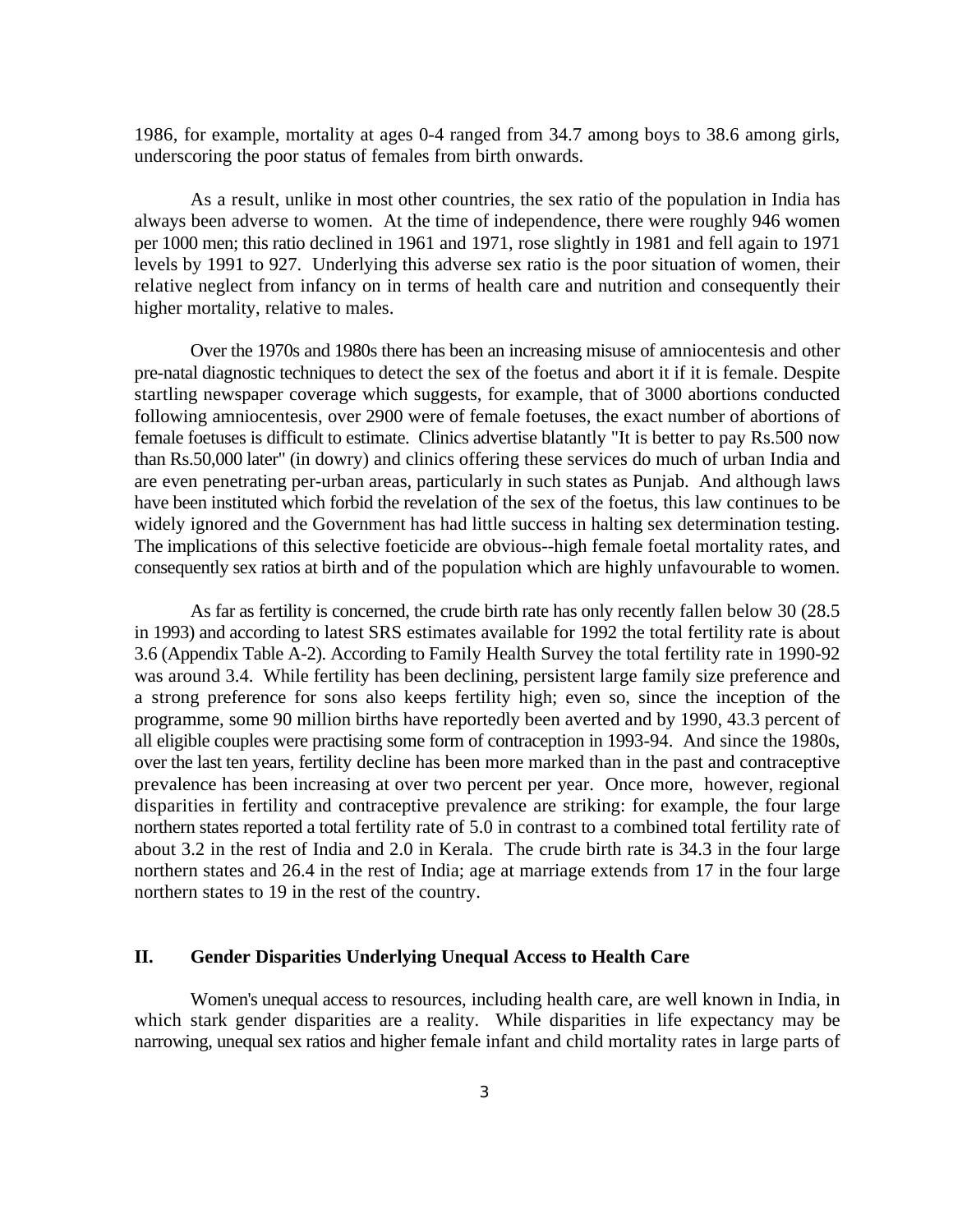the country continue to reflect the general devaluation of women. In other areas also, women remain at a considerable disadvantage in many areas in the quality of that life both within the home and outside it. For one, female literacy and school enrollment rates lag far beyond that of males in most states: enrollment ratios for females are lower and gender disparities in school enrolment are wider in India than in almost every other region of the developing world. Gross enrollment ratios suggest that even in the 1990s, only 88 percent of all girls aged 6 to 10 (compared to over 100% of all boys) are enrolled in school; by the upper primary stages, fewer than half of all girls (47%) compared to three quarters of all boys are enrolled. Of even greater concern is the fact that only about one in three girls aged 6-14 actually attended school, compared to about three in five similar aged boys.

Women's lack of control over economic resources is widespread. While the majority of rural Indian women are economically active, their work goes largely unrecognised and poorly remunerated. No more than one in five women are reported to be working, nor more than one in seven working women is in the organised sector. Where women work, they are about six times as likely as men to be marginal workers, they work fewer days per year, earn lower wages including a lower cash to kind ratio than that awarded to men. While there are several government sponsored poverty alleviation schemes (Integrated Rural Development Programme), women are highly under represented among the beneficiaries. For example, in 1987-88, against a target of 30 percent female beneficiaries anticipated by the IRDP, Rajasthan achieved as little as 15%. Women are considered unskilled, ignorant and poor debtors and hence unqualified, in practice, for credit facilities or for the upgrading of skills.

The above inequalities severely constrain the ability of women and adolescent girls to acquire good health and woman-centred health services. At the household level, these disparities translate into a lack of autonomy and control over household resources - both material and knowledge. Women have little decision making authority and freedom of movement; few women, including working women, have any control over the households' economic resources. Seclusion practices and other behavioural norms further reinforce women's lack of freedom of movement, self-confidence and their acceptance of self-denial, including in matters relating to health seeking and food intake. Violence against women, rape and incest are all part of women's lives and yet remain invisible in that there are few services that address these issues.

In short, women's poor reproductive health in India is affected by a variety of sociocultural and biological factors. Underlying poor reproductive health among Indian women is their poor overall status on the one hand and an inadequate delivery system to cater to the needs of secluded, shy and de-valued women on the other. Thus, efforts to improve women's education, raise enrollment and attendance rates of girls in school and reduce the drop-out rate on the one hand and enhance women's income autonomy on the other are fundamental, in the long run, for improvements in women's and family health; no less important are improvements in the quality and breadth of services catering to reproductive health needs.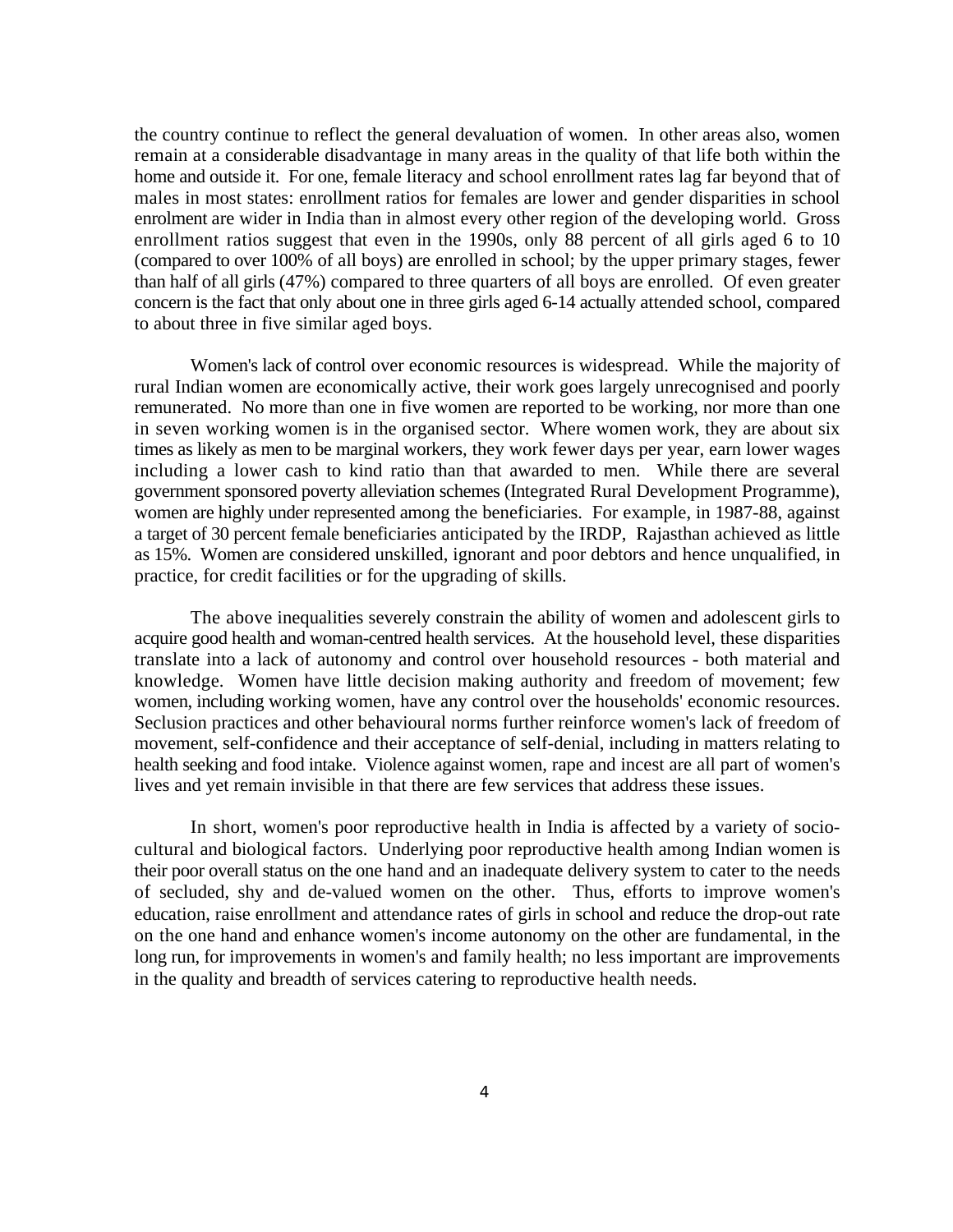#### Gaps in the Programme: Women's Reproductive Heal

India's Family Welfare Programme, as is well known, has been disproportionately focussed on achieving demographic targets by increasing contraceptive prevalence and notably female sterilization. Women based services, or those responding to women's health needs in ways which are sensitive to the socio-cultural constraints women and adolescent girls face in acquiring services and expressing health needs, have been largely lacking. Since 1952, the Indian family planning programme has evolved through a number of stages, has changed its focus and has vacillated in terms of intensity and manner of commitment to it. In the early years, the programme witnessed a period of caution and its impact was hardly felt; in the decade 1965- 75, the programme was strengthened and consolidated and the integration of family planning with maternal and child health services was introduced. It was also during this decade that abortion was legalised and the ratio of health workers to population was increased. At the same time, the Minimum Needs Programme was formulated which combined health and nutrition with fertility reduction and the incentive system was tepid up.

Following the declaration of national Emergency in 1975, family planning and politics became closely linked and, as is well known, the programme became aggressive and highly coercive. Subsequent governments have cautiously stressed the voluntary nature of the programme; however, despite its commitment to a cafeteria of methods and integration with maternal and child health, it continues, in practice, to be heavily biased in favour of sterilisation, financial incentives (frequently supplemented by additional incentives in cash and kind) and target achievement. More recently, there has been a recognition that the singular focus on sterilisation neglects the contraceptive needs of young couples, on the one hand, and the health needs of women and children on the other. The health system operates through a network of 20847 primary health centres and over 130,000 sub-centres; domiciliary services are expected to be provided by the large number of health workers (ANMs) attached to the various centres; despite this, outreach continues to be poor.

Health and family planning services in India have not been sensitive to the situation of women or to the constraints they face in seeking services or even expressing health care needs. Two major shortcomings of the programme are that it is designed centrally and that it is based on demographic targets. Women at the grassroots are the programme's main clients, but the programme all but ignores them in its priorities, in its service delivery and communication strategies. What is urgently required is a greater client focus, and more specifically a health and family planning programme that is based on what women want and need and appropriate and culturally sensitive ways of addressing these needs. By this we mean that such needs of Indian women as domiciliary services, sensitive probing of obstetric and gynaecological problems, interaction with service providers which is not threatening and above all, a more holistic approach to their health rather than the current stress on family planning.

The following sub-sections highlight major concerns in the area of reproductive health and justify a focus on woman-centred services to address these concerns. To reiterate, a reproductive health orientation means that people have the ability to reproduce as well as to regulate their fertility; that women are able to undergo pregnancy and childbirth safely; that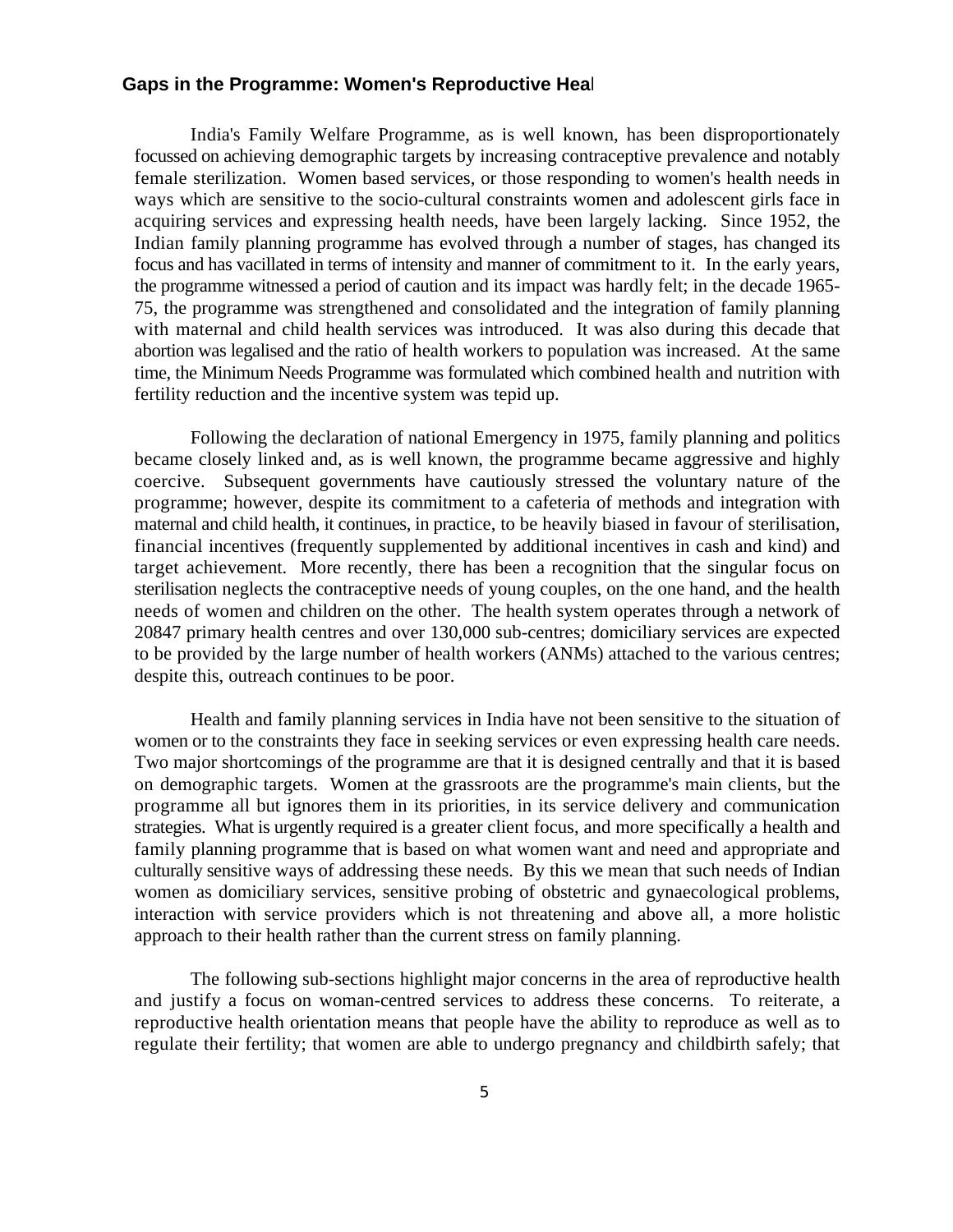obstetric and gynaecological disorders are addressed; that the outcome of pregnancy is successful in terms of maternal and child health and well-being; and that couples are able to enjoy sexual relations free from the fear of disease. Woman-centred services require that strategies to deliver these services are responsive to cultural constraints inhibiting women's health seeking and which provide these services in an acceptable and unthreatening manner.

India's maternal mortality ratio is estimated at 555 per 100,000 live births (Mari Bhat *et al*., 1992) - about fifty times higher than that of many industrialised nations and six times as high as that of neighbouring Sri Lanka (UNICEF, 1991; Acsadi and Johnson-Acsadi, 1990). Within a global perspective, it is estimated that India accounted for 19 percent of all live births world wide, and for as much as 27 percent of all maternal deaths. Comparative data on maternal mortality are limited but what is available underscores wide regional disparities. For example, the maternal mortality ratio (maternal deaths as a proportion of births) is almost twice as high in the four large northern states (823 per 100,000 births) as in the rest of India (457). Maternal deaths account for about one percent of all deaths and two percent of all female deaths annually but this translates into over ten percent of all deaths to women of reproductive age and 13.2 percent among rural women in 1987 (UNICEF, 1991). A large proportion of these deaths - up to two-thirds by some accounts - are preventable (Agarwal *et al.,* 1982; Bhaskar Rao, 1980; Pant and Mehendale, 1987; Roy Chowdhury *et al*., 1982; Mitra and Khara, 1983; Sinha, 1986; Bhatia, 1988). Leading causes of death include haemorrhage (which accounts for 16-22% of all deaths), toxaemia (10% - 12%), sepsis (8 - 13%) and complications of abortion (10%). A major related cause of death is anaemia, which accounts for 17 - 25% of all maternal deaths (Registrar General, 1987; Bhatia, 1988).

#### **1. (a) A focus on reproductive morbidity and maternal health**

Much more pervasive is reproductive morbidity and lack of care during pregnancy and childbirth, including both the obstetric conditions listed above and gynaecological conditions, such as reproductive tract infections, cervical cell changes and genital prolapse. Data on reproductive health and constraints to good reproductive health are notoriously limited. Generally, data on mortality and morbidity come from hospital studies, but little is known about their levels and patterns in community settings. Estimates based on hospital studies tend to over estimate maternal mortality; since hospitals are often seen as a last resort for women with difficult pregnancies or deliveries. On the other hand, estimates based on hospital studies will underestimate morbidity, because they miss the high proportion of women who envisage poor health and especially poor reproductive health as their lot in life. It is difficult, hence, to assess the magnitude of and the factors underlying women's reproductive morbidity.

There are a few community-based studies which have tried to fill this gap in our knowledge of reproductive tract infections and other aspects of reproductive health. For example, the Bang *et al*.(1989) investigation of rural, tribal women in Maharashtra, reports a high incidence of reproductive tract infections. Physical examinations found that some 92 percent had one or more gynaecological diseases: infections of the genital tract, including pelvic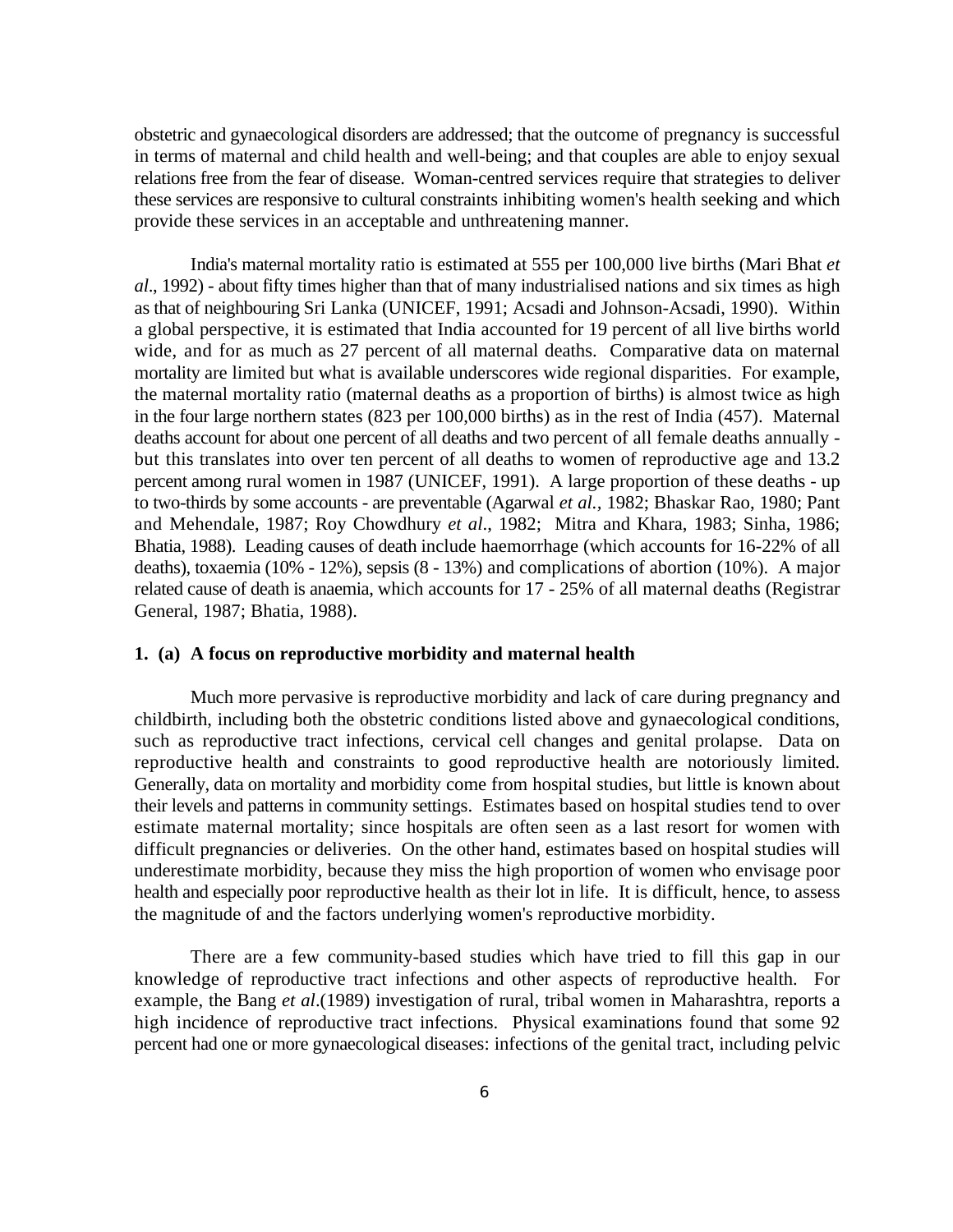inflammatory disease, vaginitis and cervicitis, contributed half of this morbidity. Despite this high prevalence, only 8 percent had undergone gynaecological examination and treatment in the past. High levels of reproductive tract infections have also been observed in other studies in rural and urban Gujarat (SEWA-Rural, 1994; Baroda Citizen's Council, 1994); rural and urban West Bengal (CINI, 1994); Bombay slums (Streehitkarini, 1994), rural and urban Madhya Pradesh (CORT, 1994); Rajasthan (CORT 1994). According to these studies, the infection rate varies between 42 to 67 percent.

Unsafe motherhood is still a reality in much of India and particularly in its rural areas (Jejeebhoy and Ramarao, 1993). Few women have access to antenatal care, high risk cases go undetected, anaemia is acute during pregnancy, deliveries are conducted largely by untrained attendants in unhygienic conditions and knowledge of health and nutrition needs during pregnancy and the post-natal period are poorly understood. Disparities in women's access to care at delivery are evident from the fact that nationally, only two in five births are delivered by trained attendants; and this proportion ranges from 25 percent in the four large northern states to over half (54%) in the rest of the country (Appendix Table A-3). The official programme for maternal and child health reaches a few pregnant and lactating women. Maternal health activities are unbalanced, focussing on immunisation and provision of iron and folic acid, rather than on sustained care of women or on the detection and referral of high risk cases.

Urgently needed is greater insight into underlying risk factors, into why women's reproductive health needs remain unmet. Equally important is the need to structure the reproductive health services to respond to the gynaecological and obstetric conditions women experience, and which take into consideration the social, cultural and economic constraints that women face in expressing these conditions and in accessing services for them. What are the leading reproductive morbidities observed in community settings? What are the leading conditions observed for different age groups - those in the reproductive ages, adolescents, women beyond the reproductive ages? What are the socio-cultural constraints women face in acquiring good reproductive health and safe pregnancy and delivery? What kinds of interventions can be designed to respond to these needs?

Health facilities at the community level are poorly equipped to deal with gynaecological and obstetric morbidities, since they have neither the diagnostic facilities nor the drugs to treat them. Moreover, service providers are not trained to detect such morbidities; nor to provide sensitive counselling. The prevention and treatment of common RTIs is not complicated and can be treated at the first level of care. What is needed at the primary health centre level are facilities for routine diagnosis of gynaecological conditions, improved obstetric care, sensitive counselling and sound referral services.

#### **(b) Understanding the socio-cultural context of abortion**

Improving access to safe abortion should also form part of an overall reproductive health strategy. Despite the fact that abortion is beyond the reach of most poor women, roughly five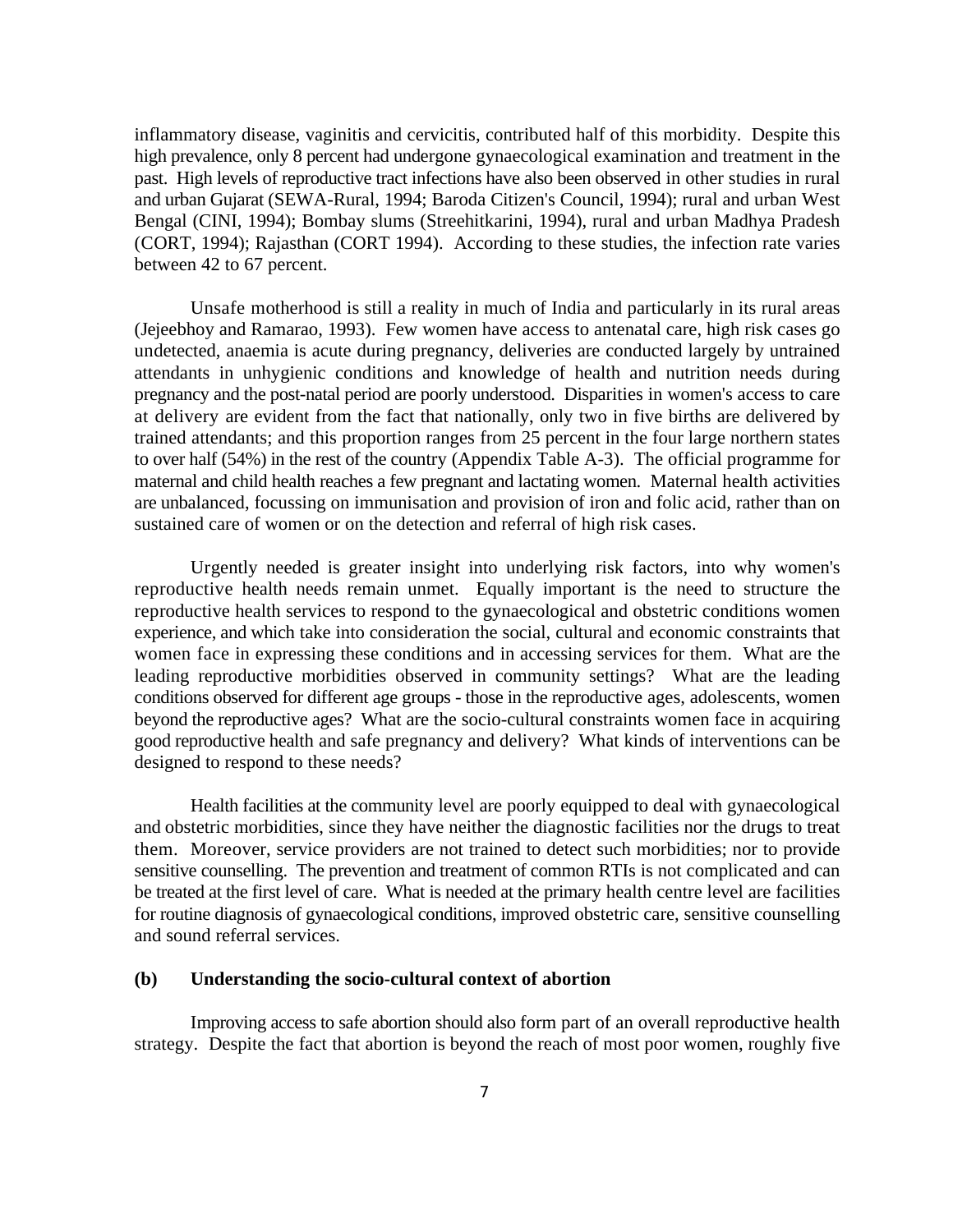million abortions continue to be performed annually; of these, only about half a million abortions are performed under the health services network while another estimated 4.5 million occur illegally (UNICEF, 1991). And the growing tendency to misuse sophisticated prenatal diagnostic techniques to abort female foetuses suggests the disturbing possibility of increased abortions and repeat abortions. As a result, complications resulting from unsafe abortion exact a heavy toll, and constitute a major source of reproductive mortality and morbidity: over 10 percent of all maternal deaths are due to abortions. Safe abortion services are available only in urban areas since registered practitioners are rarely available in rural areas: in 1984, for example, only about 1000 physicians of a total of roughly 15000 doctors trained to perform abortions worked in rural areas. Nor is information and counselling about legal termination services available to rural women; there is limited publicity about the law and there is a widely held perception that abortion is illegal. Also, abortion can involve a cost to the patient, and this cost can be prohibitive for the average rural woman. And finally, the quality of abortion services and care at approved centres can be impersonal and intimidating. Frequently, for example, women who seek abortion are denied confidentiality or are coerced to accept an IUD or sterilisation as a precondition for the abortion.

Despite this, little attention has been paid to research, advocacy and programme issues concerning abortion in India. Little is known about abortion practices and behaviour. There is, for example, a paucity of rigorous social science research outlining poor women's perceptions, needs and decision-making processes with regard to abortion, as well as their actual abortion behaviour and experiences. Also absent has been strong advocacy from women's groups, in large part because of their concerns for its misuse in relation to sex selection. Also, little attention has been paid to operational research on lacunae in current abortion services. Most disturbing, the programme has failed to integrate safe abortion into its family welfare services.

In short, much more attention needs to be paid to the context in which abortion occurs, and to the provision of safe and affordable abortion services as a part of primary health care. As far as understanding the context of abortion is concerned, we need to know why women resort to abortion, and especially illegal abortion in large numbers; we need to have a sociocultural profile of abortion seekers, the constraints they face in obtaining legal abortions on the one hand and contraception on the other and a woman's perspective of the quality of abortion services available. As far as services are concerned, above all, we need a reproductive health approach which incorporates the need for ready access to reliable information, sympathetic counselling and safe abortion services.

#### **(c) Infertility**

Little evidence is available on the levels and patterns of infertility in India. Evidence from the 1981 census (Ministry of Health and Family Welfare, 1990) and a village level study in Maharashtra (Bang *et al*., 1989) suggest that infertility may be more prevalent in India (6% - 7%) than in other developing countries (2-3%, Sai and Nassim, 1989). Factors underlying infertility include, among other things, women's poor health and nutrition status which can lead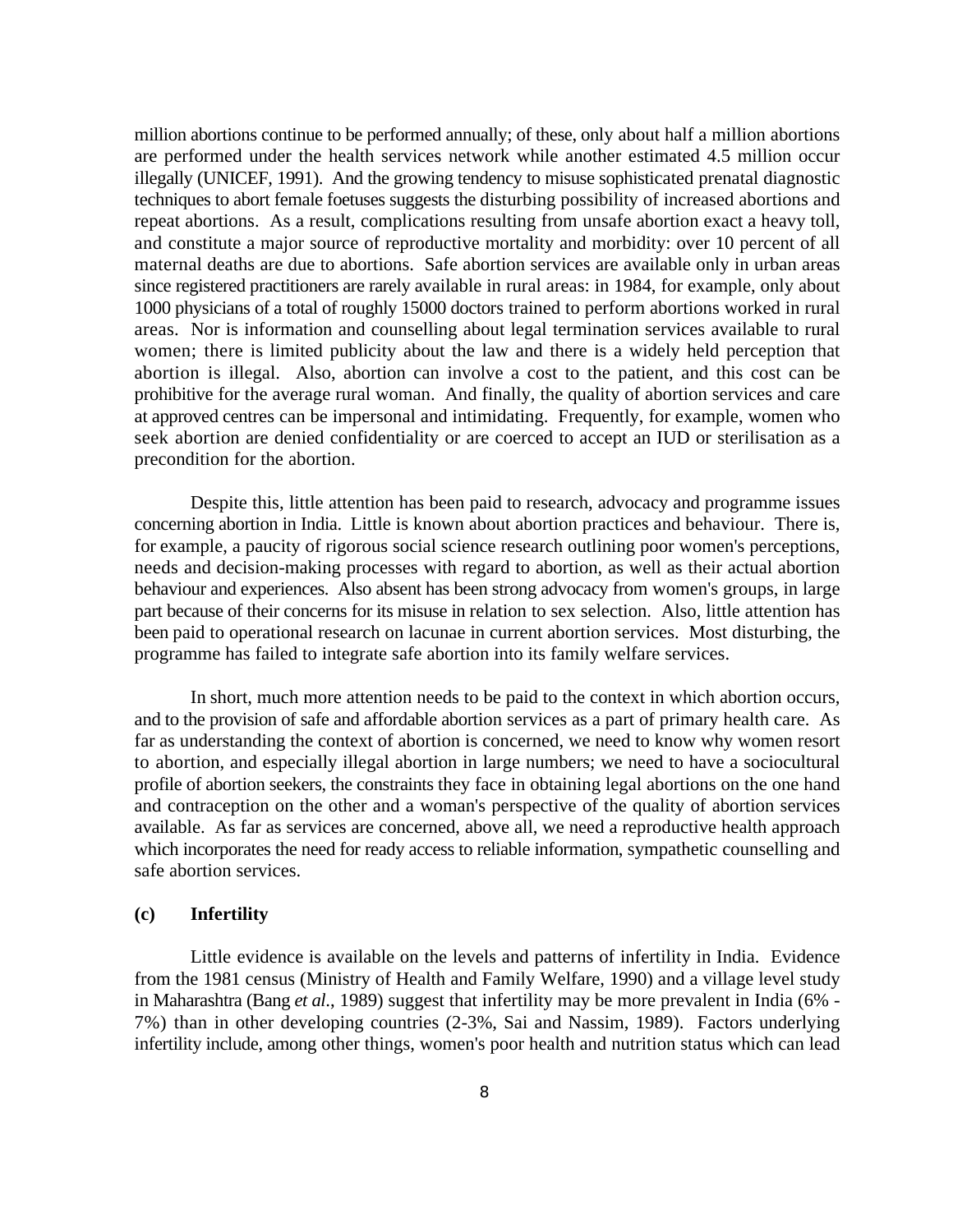to repeated miscarriages and foetal wastage, unhygienic obstetric and abortion procedures and even such debilitating diseases as tuberculosis. Infertility can have serious consequences for female well-being in a culture which prizes reproduction - preventing her from achieving her desired family size and exposing her to various kinds of emotional harassment or marital disharmony.

Again, little is known about the levels, patterns, determinants or consequences of infertility in India. Health services are rarely comprehensive enough to provide access to reliable information, sympathetic counselling and services to infertile couples. What is required is a sound referral system for infertile couples, along with primary health care which can provide basic information and counselling.

#### **(d) Sexually transmitted diseases and AIDS**

Information on levels and patterns of sexually transmitted diseases, which have severe implications for the reproductive health of both women and men, come predominantly from studies of patients of STD clinics and rarely from community-based investigations. The limited community-level evidence available suggests a relatively high prevalence of STDs: an intensive village level investigation of 650 women in Maharashtra (Bang *et al*., 1989) suggests that a disturbingly large proportion of women were suffering from syphilis (10.5%) and gonorrhoea (0.3%). Other estimates suggest that about a million men and women are suffering from HIV/AIDS with dangerous potential for its wider spread. In studies of patients attending STD clinics, as in the Bang study, syphilis accounts for the highest proportion of patients, male and female - the difference is that while the majority of male patients had primary syphilis, the large majority of women (over 75%) had secondary syphilis. Over the five year period 1986-87 to 1991, there has been a steady rise in HIV prevalence among men and women attending STD clinics, reportedly from 1-5 per 1000 to 5-10 per 1000; in Bombay, seropositivity rates among commercial sex workers rose from two percent to 30 percent within a span of two years (1988- 90, Ramasubban, 1993). Even so, awareness of HIV/AIDS remains cursory; misperceptions abound about its transmission and even about whether or not it is curable (Mane and Maitra, 1992).

There has been a tendency for both research and services to focus on high risk groups commercial sex workers, men partners, truck drivers, and within them, on high risk areas (Maharashtra, Tamil Nadu, the north eastern states and metropolitan areas). Relatively neglected are a potentially very high risk group - monogamous women with non-monogamous partners. While community level data are unavailable, studies of patients of STD clinics suggest that while the majority of male patients were infected by commercial sex workers and casual contacts and not a single male was reportedly infected by his wife, one-third of all female patients were reportedly infected by their husbands (Ramasubban, 1993). Also neglected are another high risk group -- adolescent and young men, who, although sexually active, tend to be largely ignorant of sexually transmitted diseases, their modes or transmission and prevention, and the extent to which they are life threatening.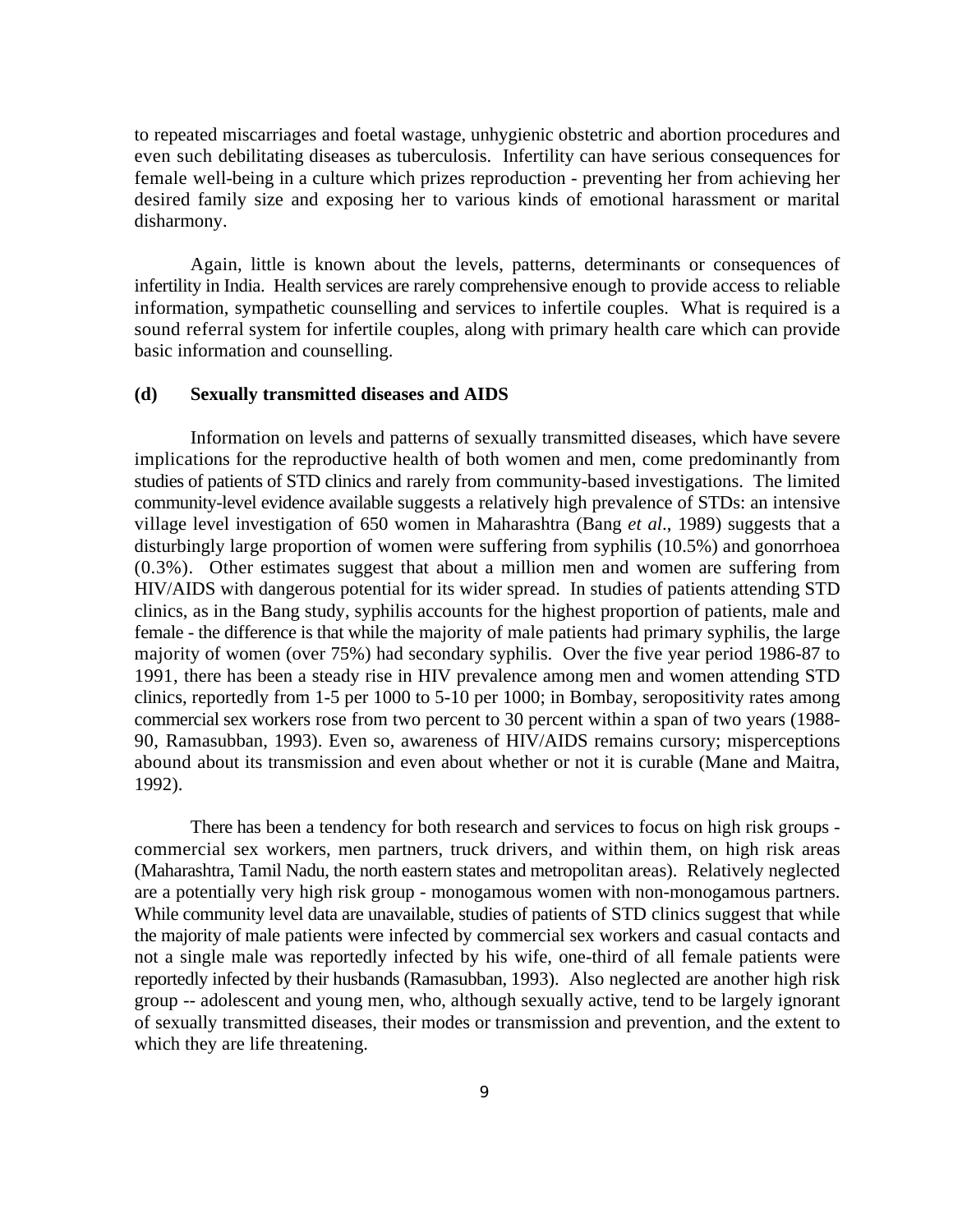Urgently needed is a primary health care system which caters to the growing problem of STDs; counselling and referral at the peripheral level along with improved diagnostic facilities at the primary health centre level. Also, needed are rigorous studies of the sociocultural aspects of sexual behaviour and the context of high risk behaviour and transmission of infection. At the same time, not enough has been done to educate the larger population - and especially secluded, invisible and powerless women - about STDs and HIV/AIDS, their prevention, symptoms, modes of transmission and treatment. On the one hand, strategies need to be devised, which are sensitive to women's lack of control over sexuality and which can provide information at the doorsteps of secluded women. On the other hand, strategies need to be devised to inform, sensitise and communicate with men, and particularly young men. Men are an important audience for such communication, both in their own interests and because of the role they play in conveying information--and disease--to women. Young and adolescent males are a highly vulnerable group, generally ignorant of STDs and their prevention and information strategies need to include these groups.

#### **2 Risk elements and intermediate factors affecting poor reproductive health**

#### (a) **Malnutrition**

Underlying reproductive morbidity and exacerbating women's vulnerability to obstetric, gynaecological and sexually transmitted morbidity is poor nutrition, and such consequences as anaemia and physical immaturity. Disparities in feeding patterns are evident from infancy (Das Gupta, 1987; Khan *et al.*, 1988); and studies which have monitored growth and nutritional status among children (Srikantia, 1989; Government of Maharashtra and UNICEF-WHO, 1991) confirm gender disparities in growth and sever malnutrition from an early age. Poor adolescent weight and height result; it is estimated (Gopalan, 1989) that 47 percent of 15 year olds in India have body weights less than 38 kg and 39 percent have heights less than 145 cm., recognised as obstetric risk factors. Another consequence is high levels of anaemia (Chatterjee, 1989): between 40 percent and 50 percent of urban women and between 50 percent and 70 percent of rural women are estimated to suffer from anaemia (UNICEF, 1991; Kapil, 1990; Mathai, 1989). While nutrition and iron supplementation programmes for pregnant and lactating women do exist, the little available evidence suggests that they neither reach their intended populations, nor have been successful in reducing the prevalence of anaemia among those they do reach (Ministry of Welfare, Department of Women and Child Development, 1991; UNICEF, 1991).

#### (b) **The situation of adolescents, particularly adolescent girls**

Adolescent girls, most of whom are out-of-school, constitute a sizeable proportion of the female population. They are particularly vulnerable and neglected, coming under the purview of government programmes only once they are pregnant - the majority are out of school and are neither serviced by educational or school health programmes nor by child health and nutrition services. At the family level too, girls are highly vulnerable: son preference is pervasive, resulting in gender disparities in health care, food intake, school attendance and labour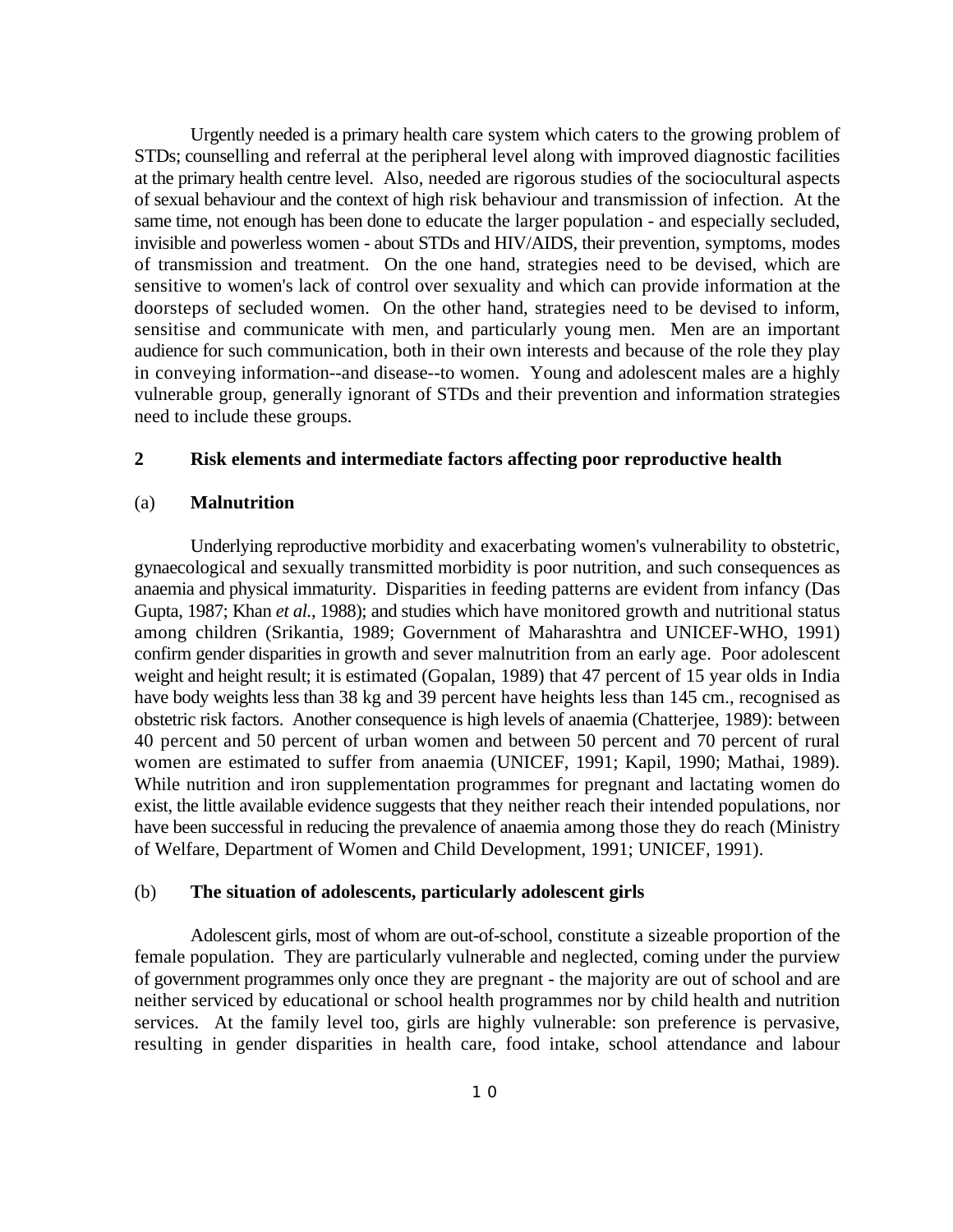contribution of children in childhood, from an early age. Moreover, typically, marriage and childbearing are early and universal. There are strong cultural pressures on parents, especially in the northern states, to marry their daughters early; in addition, few economic advantages accrue to parents in delaying their daughters' marriages. As many as 6.2 percent and 43.4 percent of girls ages 10-14 and 15-19 respectively were already married in 1981 (higher in the northern states). India has been notoriously unsuccessful in raising the age at marriage of women: between 1971 and 1981, for example, the mean female age at marriage increased from 17.2 to 18.3 and six of the 14 major states recorded average ages of marriage below the legal minimum age at marriage. Early marriage leads to early onset of childbearing: 10-15 percent of all births annually occur to women in their early teens (Mathai, 1989; Kapil, 1990), occurring before the female is physically fully developed. Complications of pregnancy, per-natal and neo-natal mortality and low birth weight are much higher among adolescent women than among older women. And not only does early childbearing further deplete the already malnourished adolescent, but it also can result in severe damage to her reproductive tract (Ramachandran, 1989).

The sluggish pace of increase in age at marriage is an important factor underlying both the slow fertility decline and the poor reproductive health situation in the country. Efforts to raise age at marriage have to take a holistic perspective on adolescent girls - their education, enhancement of work oriented skills, as well as measures to delay their marriages and enhance their autonomy and sense of self-worth within their families. Measures to reduce drop outs of school among adolescents, and to provide non-formal education and training to school drop outs are fundamental for enhancing women's control over their own lives and ability to have a say in marriage choices. And recognising the link of early marriage and childbearing to both reproductive health risks and social development risks, measures to delay marriage or enforce the law pertaining to minimum age at marriage need to be taken more seriously. In short, adolescent childbearing can best be prevented through innovative and indirect interventions which cater to the health, educational and employment needs of adolescent out-of-school girls.

There have been few systematic efforts in India to address the needs of adolescent girls. What is essential are programmes which look to the overall development and "value" of the adolescent girl to her natal family. There have been few programmes aimed at retaining girls in school or giving them employment. In particular, the development needs of out-of-school adolescent girls have rarely been acknowledged or addressed: there are few programmes that ensure basic education, a vocational skill and the potential for income, and, at the same time, exposure to new ideas regarding family life and health (see, for example, Bose, 1988). In the 1990s, for the first time, one government programme, the Integrated Child Development Scheme (ICDS), extended its activities, although on a limited scale, to include adolescent girls. The ICDS programme originally intended to provide nutritional supplementation and health and nutrition education for pregnant and lactating women and nutritional supplementation and early childhood education for their pre-school aged children. It has recently expanded its services to incorporate programmes for out-of-school adolescent girls age 11-18. This programme operates through Girls' Clubs (Balika Mandals) and its activities are limited to the provision of nutritional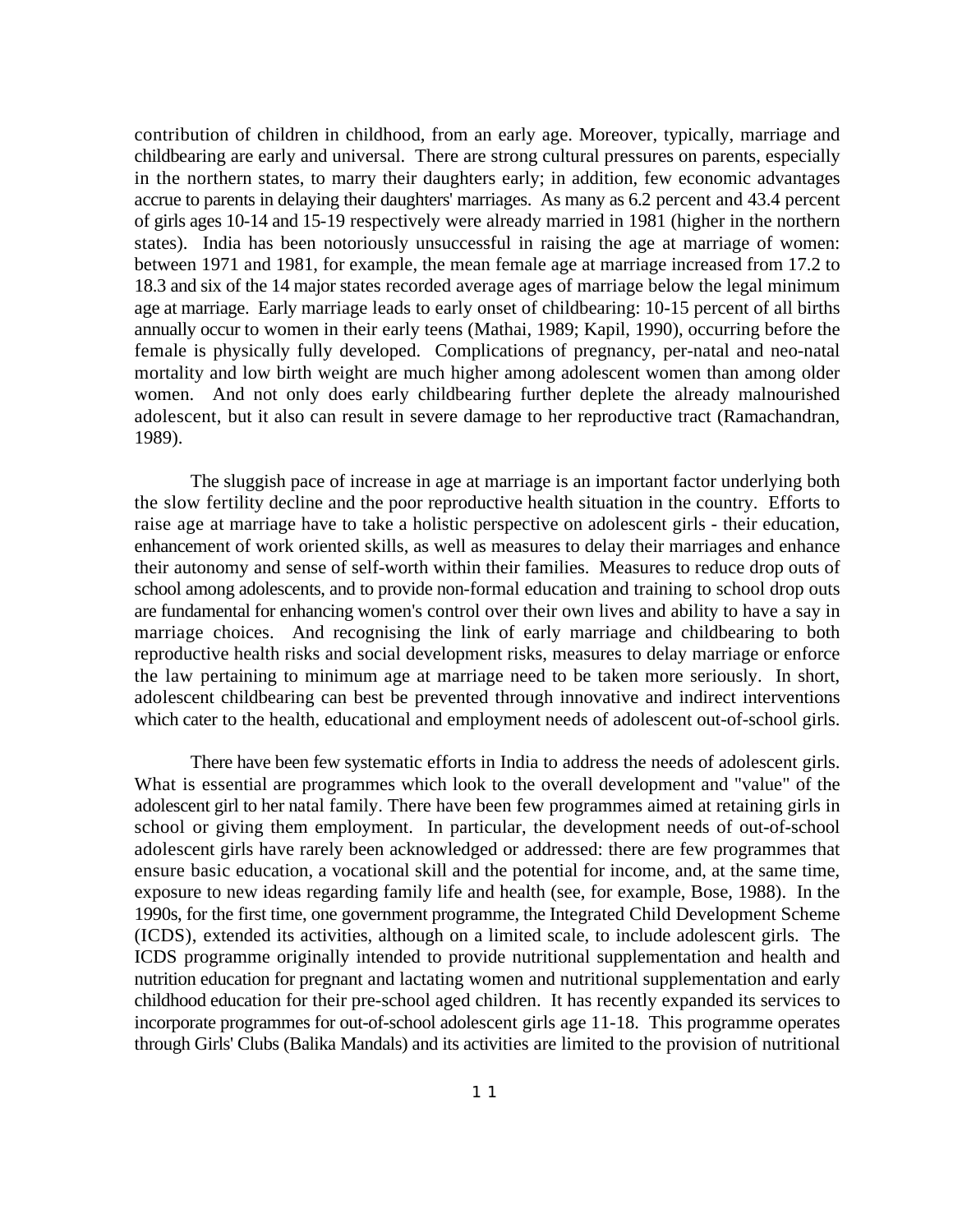supplementation and health check-ups, along with some health education. There is, however, little attention paid to enhancing literacy, skill development or income generation. Adolescent programmes currently operate in 507 Blocks, are well attended, and are expected to be extended to additional Blocks. Although its activities are limited, the programme is notable because, for the first time, the health and nutrition needs of adolescent girls have been specifically addressed.

A comprehensive focus on adolescent girls - to improve their nutritional levels, access to health services and increase their ages at marriage - would thus address an important reproductive health need at an early stage in life cycle. Given the particularly constrained situation of out-of-school adolescent girls, such a focus would cater directly to the service and information needs of adolescents and their parents as well as indirectly through measures to enhance literacy, health and reproductive health education and vocational skill development. Such measures are fundamental for enhancing the situation of adolescents girls both within and outside the household and marriage and childbearing to both reproductive health and social development risks, measures to delay marriage or enforce the law pertaining to minimum age at marriage need to be taken more seriously. Finally, enhancing adolescent girls' control over economic resources is a fundamental means by which this vulnerable group can attain some say in their own lives on the one hand and become perceived as more vulnerable by parents on the other.

Sexual activity of unmarried young people is rarely considered a concern in the Indian context; neither research not action hence focus on the sexual information and contraceptive needs of young unmarried men and women. Yet there is a growing body of evidence which suggests considerable ignorance of sexual matters on the one hand and considerable sexual activity on the other, among young unmarried youth in both rural and urban areas. There is evidence, for example, of tremendous lack of awareness of their bodies and sexual behaviour, both among girls and boys; there is considerable interest among them in filling this gap in knowledge (Bhende, 1993). As far as sexual activity is concerned, a study in a rural and tribal setting of Maharashtra (Bang *et al.* 1989) reveals, on the basis of physical examination, that nearly half of all unmarried girls had experienced sexual activity. While these high levels are probably atypical for rural India as a whole, they are certainly suggestive of sexual activity among unmarried girls in rural areas. And in urban India, a recent study among students at elite schools in New Delhi finds that a large number of students are involved in high risk sexual activities -- about 60 percent of the male students, for example, are involved in sexual activities with commercial sex workers or older women in their neighbourhoods. Even girls are observed to be sexually active, though considerably fewer than boys. As many as 80 percent of all students are aware of AIDS/HIV and its modes of transmission; however, many fewer girls than boys are aware of the use of condoms in minimising the risk of infection. And even though a large proportion of boys are aware that use of condoms can minimise infection, few boys use condoms (Chaudhary and Francis, 1994).

What is therefore urgently required for both adolescent girls and adolescent boys are programmes which help deal with their own well-being, their health, their bodies and their sexual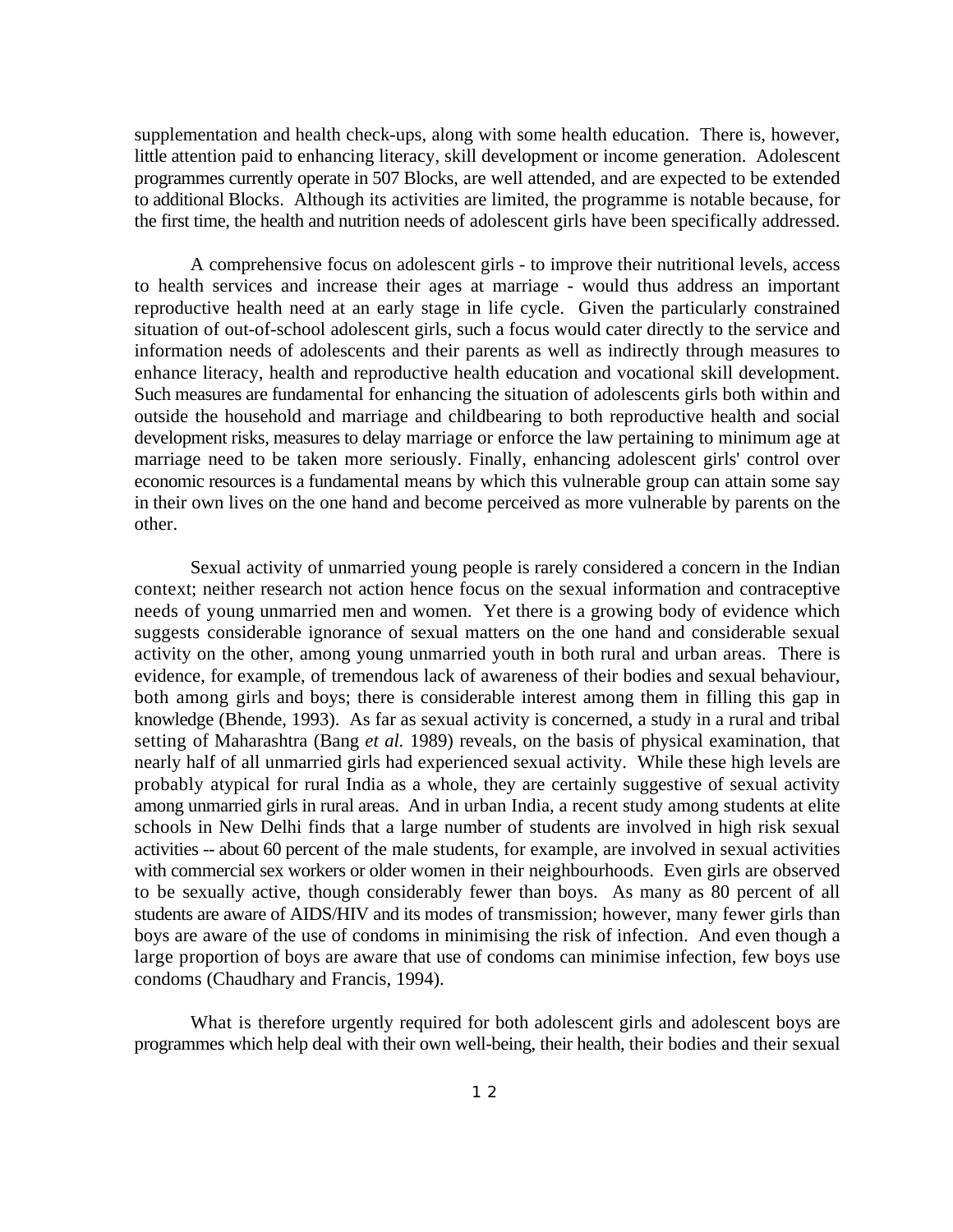lives. This is particularly important in light of the HIV epidemic and in light of growing evidence of both ignorance in sexual matters on the one hand and considerable sexual activity among young unmarried people on the other.

#### (c) **Contraceptive patterns**

Though contraceptive prevalence rates have been increasing over the decade of the 1980s (1980-81 to 1989-90) there has been a virtual doubling of the couple protection rate (a measure of contraceptive prevalence using service statistics), and 42 percent of all currently married women in the reproductive ages or 61 million women, practise some form of contraception. Again, regional disparities are wide: whereas about one in three currently married women of reproductive age currently practises contraception in the four large northern states (32.6%), about half of all women in the rest of the country do so  $(50.3\%)$ .

The emphasis is on terminal methods and female methods: few (only 12%) use a nonterminal method, reflecting the unbalanced focus of the family planning programme on terminal rather than reversible methods. As many as 30 percent (42 million) were protected by sterilization (mostly female), 6.3 percent (9 million) by IUDs, 5 percent (7 million) by condoms and under 2 percent (2.7 million) by oral pills. As a result of the emphasis on terminal contraception, young and low parity women remain unprotected from repeated and closely spaced pregnancies: only 16 percent of women below 30 practise any form of contraception, compared to 55 percent of all women aged 33 to 44. The average age of sterilization acceptors is over 30 and parity is over three; these have declined moderately at best over the last fifteen years. This selectivity by age and parity is one reason why the relatively high overall rates of contraceptive prevalence have not been translated into correspondingly low levels of fertility for the population as a whole. And the resulting repeated and closely spaced pregnancies at younger ages enhance chances of reproductive morbidity.

Many barriers to contraception remain even among women who have the number of children they want. First awareness of non-terminal methods is generally poor, and correct knowledge of their use worse. Second, though a cafeteria of methods is theoretically available, most women do not have the wide choice that the list of theoretically available methods implies. For the most part, the prospective acceptor is informed only of methods considered appropriate by the service provider and does not participate in the selection of the methods she will use. Third, male involvement is weak and needs to be more actively sought in terms of both male method utilisation - even though vasectomy is simpler, cheaper and safer than tubectomy, it continues to be neglected by men, women and service providers - as well as greater sensitivity to the effect of repeated pregnancies on mother and child. Fourth, services tend to be poor, impersonal, threatening or simply unavailable to women; domiciliary visits to secluded women or village level outlets for them have been, in practice, irregular and unresponsive to the needs of women; personnel have been observed to be quite uncaring of women's dignity (Khan and Ghosh Dastidar, 1985) and quite lax in offering either pre-acceptance counselling or postacceptance follow-up. So it is not surprising that there is considerable unmet need for family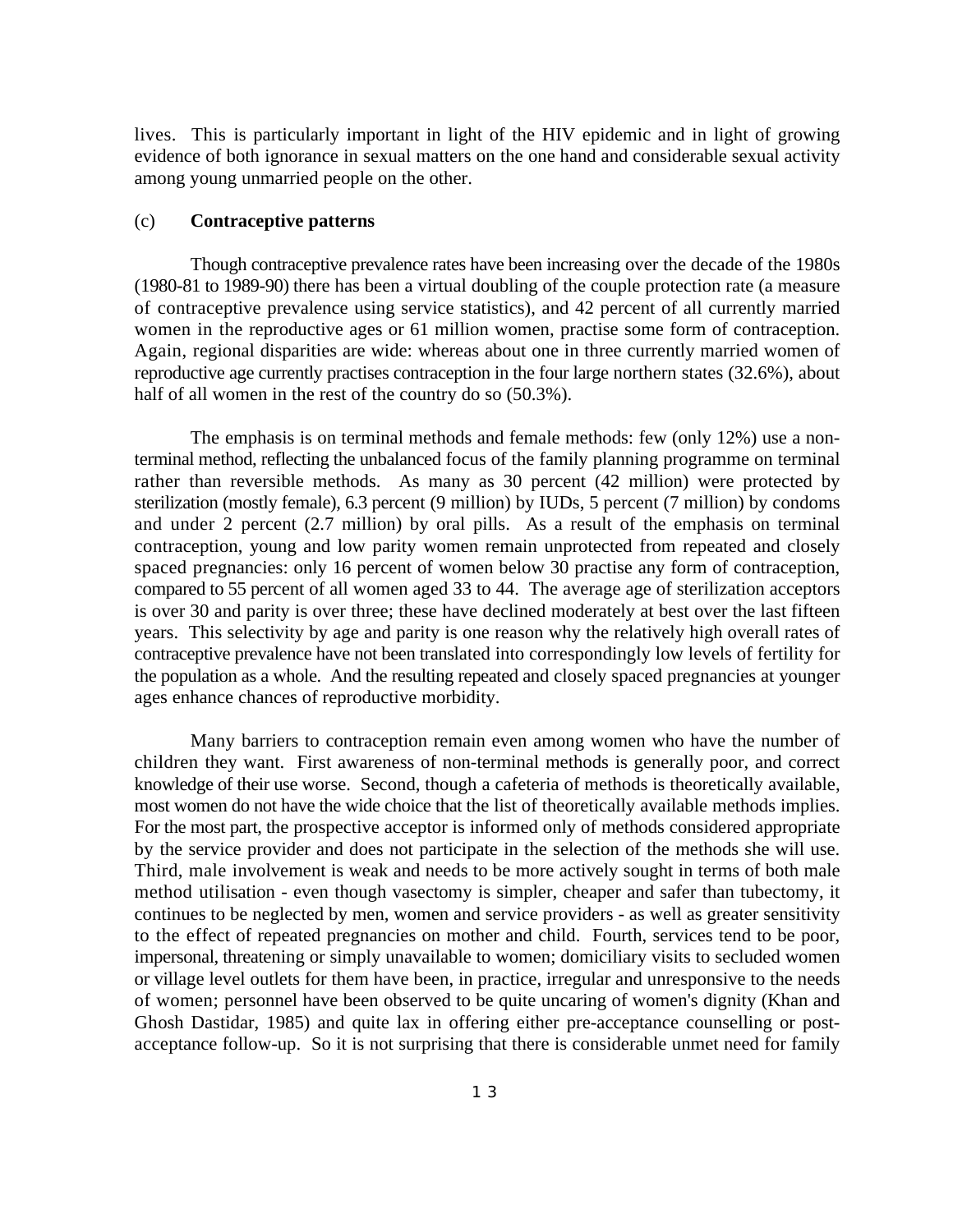planning (currently married women who want no more children but are not using a method of contraception). Estimates of unmet need for India are of the order of 20%: if women who wanted no more children were able to avoid another pregnancy, it is estimated that maternal mortality ratios would fall by up to 40 percent in India (Acsadi and Johnson-Acsadi, 1990).

As of 1990, there were 141.9 million eligible couples in the country of whom about 61 million are protected by some means of contraception. In another ten years, India expects to have 170 million eligible couples and if an NRR of one is to be achieved, it is estimated that as many as 102 million eligible couples will have to be using some form of contraception by the year 2000. In other words, over the next ten to eleven years, India aims to double the number of its protected eligible couples. Given the current thrust of the programme and the socioeconomic and demographic situation, this is an ambitious target, one unlikely to be met.

Today, awareness of the fact that fertility can be controlled is almost universal; unfortunately, only one method is widely known and that is sterilization. Also, a large majority of the population approves of family planning. These two criteria are necessary but not sufficient conditions to raise the demand for family planning services. More important, the extent of demand for any form of contraception is linked up with family size preferences. And in India, a family size of at least two sons and a daughter is considered essential to most parents (and some three to four children and two to three sons in the northern states). Since the composition cannot be made to order, actual fertility can be much higher than desired and, though awareness is nearly universal and attitudes positive, far fewer couples are motivated to actually limit family size, especially in the four large northern states, in view of the large preferred family size.

In short, though a large proportion of Indian women are motivated to limit or space childbearing, they are constrained from doing so for reasons which are rooted in the inadequacies of the programme on the one hand and by socio-cultural factors on the other. The focus on sterilization, target fulfillment and incentives has resulted in obscuring the spacing needs of women and their right to exercise informed choice. Service delivery strategies and quality of care have largely been insensitive to the needs of women, the constraints the average woman faces in seeking services, in voicing fears and side effects and their right to have complete preacceptance counselling including information on potential side-effects and complications and post-acceptance follow-up.

#### (e) **Quality of reproductive health services**

Little systematic evidence exists in India about standards of care in the family welfare programme or specific steps which can be taken to improve it. More attention has been paid to physical infrastructure, personnel and equipment than on quality of care especially from the woman's (client's) perspective. Quality of care comprises several dimensions: (1) availability of a wide range of contraceptive methods MCH and other services; (2) accessible, complete and accurate information about contraceptive methods, including their health risks and benefits; (3) safe and affordable services, along with high quality supplies; (4) well-trained service providers,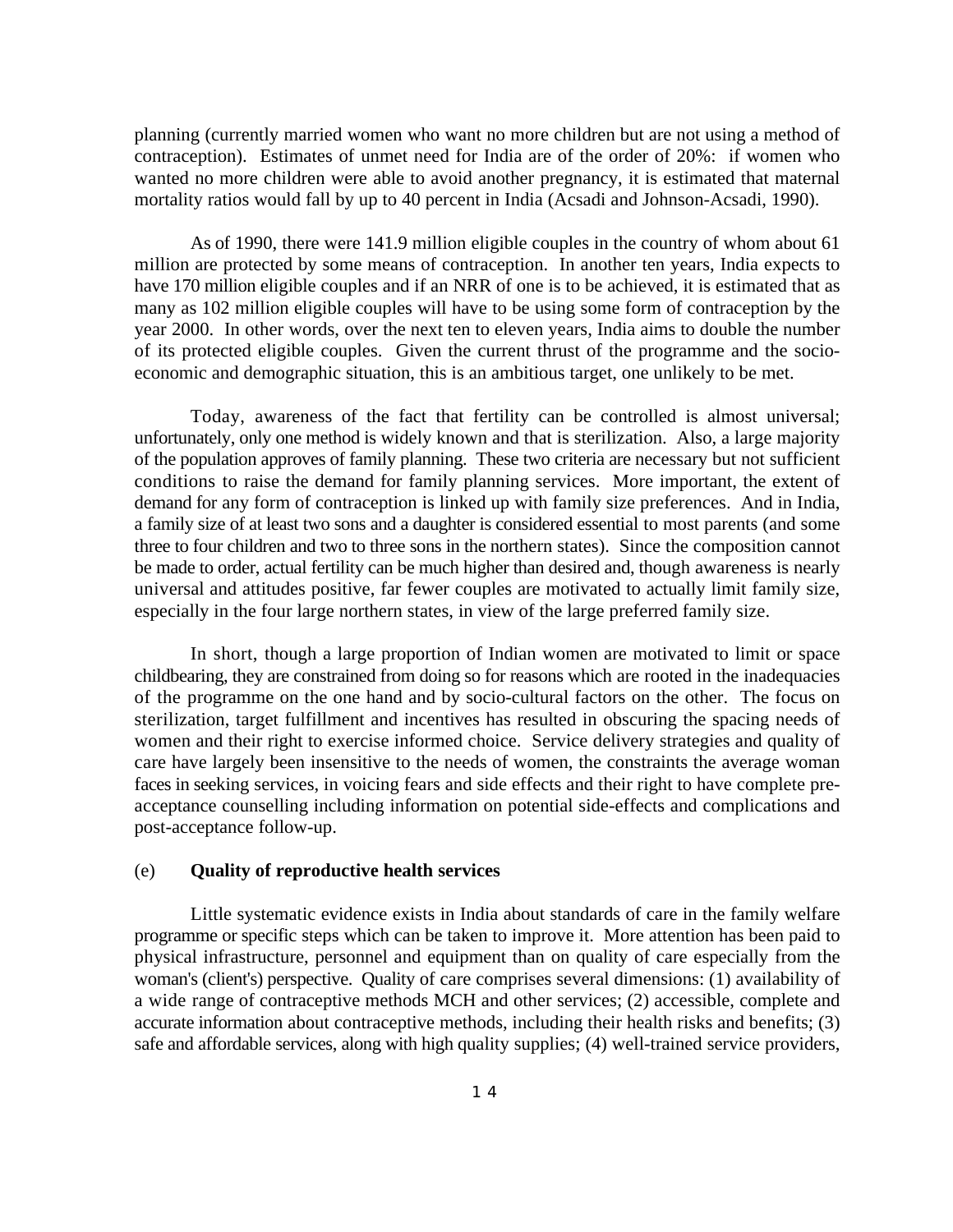with skills in inter-personal communication and counselling; (5) appropriate follow-up care; and (6) regular monitoring and evaluation of performance, incorporating the perspectives of clients and beneficiaries. Thus far, these elements of quality of care have been largely missing.

The little available evidence on utilisation of maternal health services attests, for example, to the poor outreach of maternal health services: no more than 40-50 percent of all pregnant women in India are estimated to receive any ante-natal care (Singh and Paul, 1988; Starrs and Measham, 1990; Acsadi and Johnson-Acsadi, 1990) and at the time of delivery, no more than 20 percent of all women have some contact with medical or paramedical personnel. Deliveries are largely conducted by untrained personnel and under unhygienic conditions, both of which contribute significantly to poor maternal health. Maternity benefits are woefully absent for the large majority of women in the unorganised sector, a factor which compounds maternal illhealth; the recent talk of restricting maternity benefits in the organised sector to two children has serious implications for both maternal and child health.

The health delivery system has been largely insensitive to the reproductive health care needs of women and the constraints they face in expressing these--let alone the constraints they face in obtaining services. Doorstep services are essential for secluded women and these are rarely undertaken and where undertaken, focus largely on contraception rather than on reproductive health in general. Health workers themselves are poorly informed about reproductive morbidity (especially gynaecological conditions), can be insensitive in probing and recognising symptoms and are preoccupied with meeting contraceptive targets rather than offering a range of reproductive health services. And given women's lack of autonomy and decision making authority, it is unlikely that sick women will take the initiative in obtaining health care for themselves. In particular, there is a tendency to endure obstetric and particularly gynaecological morbidity as a fact of life and a shyness to reveal these conditions to or discuss them with health care providers.

Despite the fact that the large majority of births continue to take place and are attended by untrained personnel, the incorporation of trained traditional dais (TBAs) in the provision of ante-natal and natal services has not been a priority in the health system. Since younger generations are unwilling to become dais, there is the likelihood of a serious shortage of delivery attendants. While there have been programmes to train traditional dais and provide them with materials and safe delivery kits, there has been little rigorous assessment of the impact of this training, and from all accounts, success has been limited. The SEWA (Ahmedabad) experience, however, suggests that dais can be realistically brought into the health service network. Dais are trained for ante- and post-natal care and delivery, as well as primary health care, child health and family planning. At the same time, dais have been trained to provide fee-based services, resulting not only in enhancing the status of the dai, but making her more accountable. Even so, there is a paucity of evidence on the impact of services delivered by trained traditional birth attendants.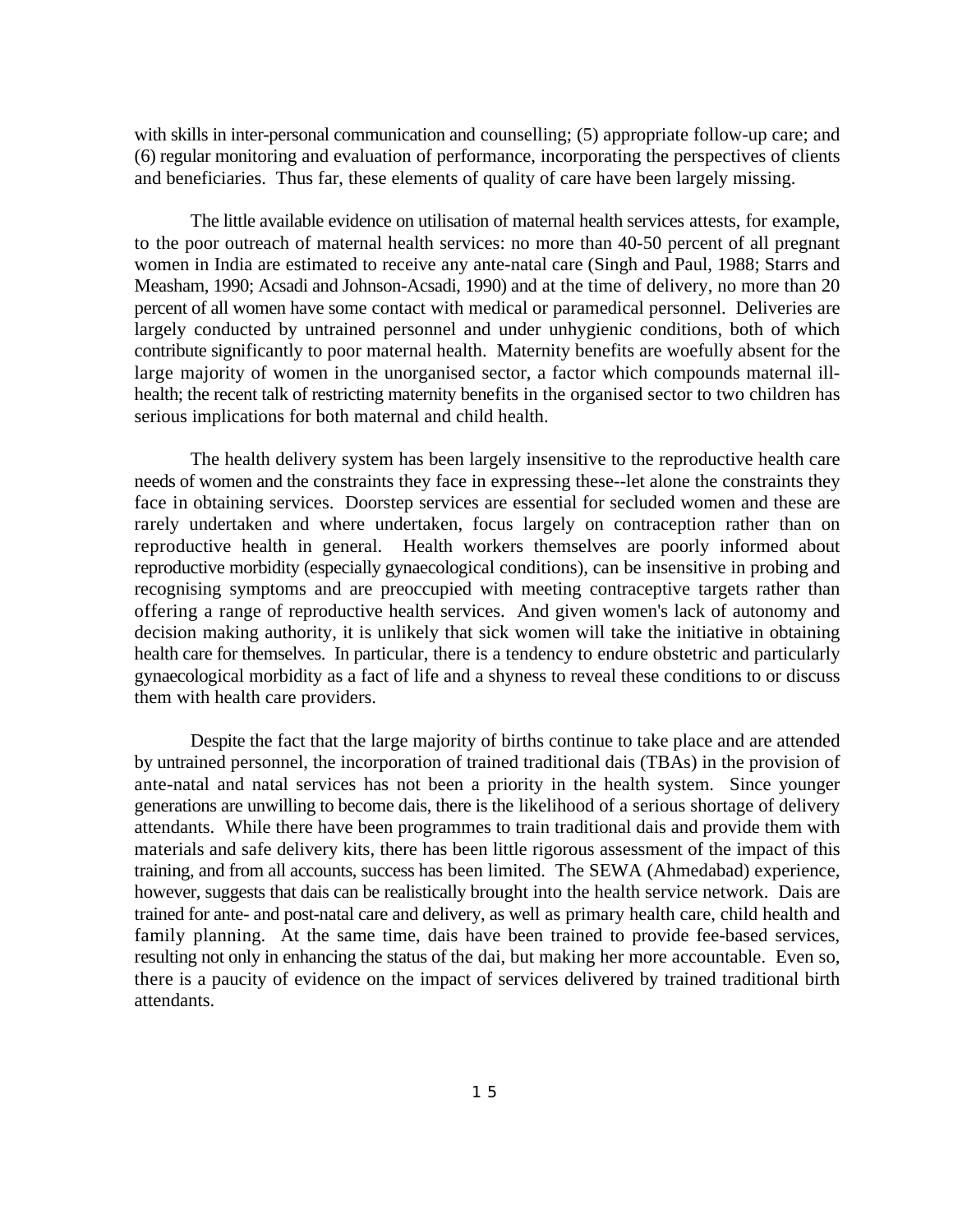The persistence of an unmet need for contraception is further evidence of the poor quality of services and care, since women are inclined to prefer an unwanted birth rather than accept available contraception services. A cafeteria of methods is rarely provided to the potential user; nor is counselling or advice on side effects - despite the fact that study after study has shown that method acceptance and continuation depend largely on the quality of care. Moreover, morbidity arising from contraception is cause for concern. In particular, the camp approach to sterilization and the increasing focus on IUDs have been associated with a variety of side effects. More serious conditions ranging from excess bleeding to pelvic inflammatory disease have also been reported and point to a need for more hygienic service delivery conditions in general and a programme which is sensitive to the needs of constraints facing women, in particular.

At the service delivery level, there are few examples of sensitive, client-oriented family planning and reproductive health services. The government programme remains focussed on fertility reduction, with reproductive health remaining of secondary concern. There are a few examples of client-centred service programmes in the NGO sector; these examples remain undocumented and offer few clearcut strategies for replication for service programmes. There is little attention paid among service providers, policy makers or researchers to quantify standards and measurable indicators of these standards. In short, there is a need for a rigorous quality of care perspective to be incorporated into both interventions for service provision and research.

As far as service delivery is concerned, we need to learn from successful small scale reproductive health programmes on the one hand and expand the programmes of other NGOs to include comprehensive reproductive health programmes based on the needs of women on the other. These include (1) quality outreach services delivered in ways which are sensitive to a cultural milieu which inhibits women from expressing their reproductive health needs or seeking health services; (2) services which go beyond the current exclusive focus on contraceptive method acceptance to a more comprehensive programme which includes safe motherhood, treatment of gynaecological and obstetric infections, abortion and infertility services as well as greater attention to continuity of care, sensitive counselling, screening, follow-up and treatment of complications as well as access to a wide range of services; (3) more attention to women's information needs through culturally acceptable media and messages; and (4) more attention to the quality of service provider-client interaction.

The recent controversy about provider-dependent methods including Norplant and injectables raises concern about the implications of introducing these methods into a programme whose quality raises doubts about adequate counselling and follow-up. Introduction of these new methods has therefore raised fears about their safety, the health consequences for women of poor follow-up or loss to follow-up and of the potential for coercion and abuse.

As far as research is concerned, little is available from the perspective of individual clients and women in particular on the kind of services and care they receive; on the linkages between how women perceive health care services and their utilisation of these services; on how women's perceptions of quality of care affect their lives. Social scientists tend to have a narrow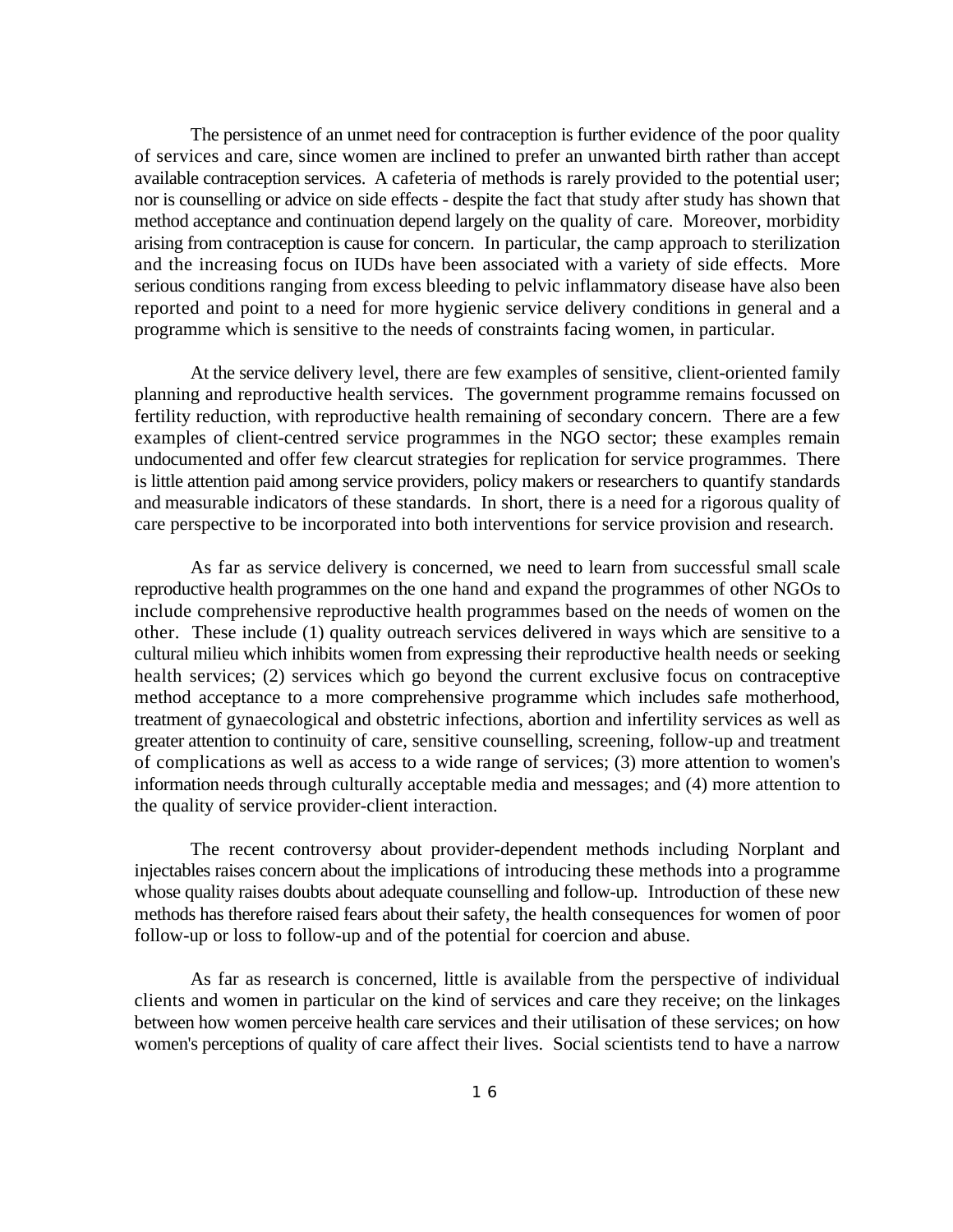interpretation of reproductive health, rarely addressing, for example, the user's perspective of health care services. Moreover, it is increasingly clear that in order to document women's perceptions, experiences and needs, what is required is a blend of both in-depth qualitative research as well as the more familiar quantitative survey methodology.

Finally, there is concern about how new economic policies will affect measures to improve quality of care. First, if social sector spending is reduced, resources for the health sector will certainly be curtailed. And second, the trend toward increased privatization of health may also have implications for both access to health care among the poor as well as to accountability in terms of the kind of services and care provided. This is of particular concern for preventive and promotive care activities which are almost entirely provided through the public health system, rather than for curative health care where about 70 percent of all services are already in the private sector.

#### (f) **Women's health seeking behaviour**

While poor quality of care can inhibit women from seeking health care, women's lack of autonomy in decision making or movement is also an important constraint on women's health seeking. Women are, by and large, taught self-denial and modesty from an early age and are hence unlikely to acknowledge a health problem, and particularly a gynaecological problem, unless it is very advanced (SEWA-Rural, 1994). For example, large numbers of women experience white discharge but consider it as part of their lives and rarely seek medical care for such a problem. Lack of decision making, freedom of movement and time can restrict visits to health centres, even where a health problem has been recognised. Moreover, pelvic examinations are strongly resisted by women. And even if a problem has been diagnosed, treatment is frequently not followed through because it is seen as an unnecessary expense or too demanding. Often, in addition, the focus on allopathic medicine has tended to alienate women, generally more exposed to traditional medicines; more needs to be known about these traditional treatments, their health benefits and the way they are perceived by women. There is, unfortunately, little rigorous research on women's constraints to health seeking in the area of reproductive health. Moreover, service delivery strategies remain oblivious to the real constraints women face in acquiring good health care.

#### (g) **Health information needs**

Communicating new ideas to poor, illiterate and secluded women is no easy task. We have already seen that literacy and school enrolment levels are generally low and school drop-out rates are relatively high in India, especially among women. Given these low literacy levels, it is not surprising to observe that relatively small proportions of rural women are exposed to the media.

Activities promoting communication about population issues have been undertaken as part of the Indian population programme. Once again, however, the aim of the IEC component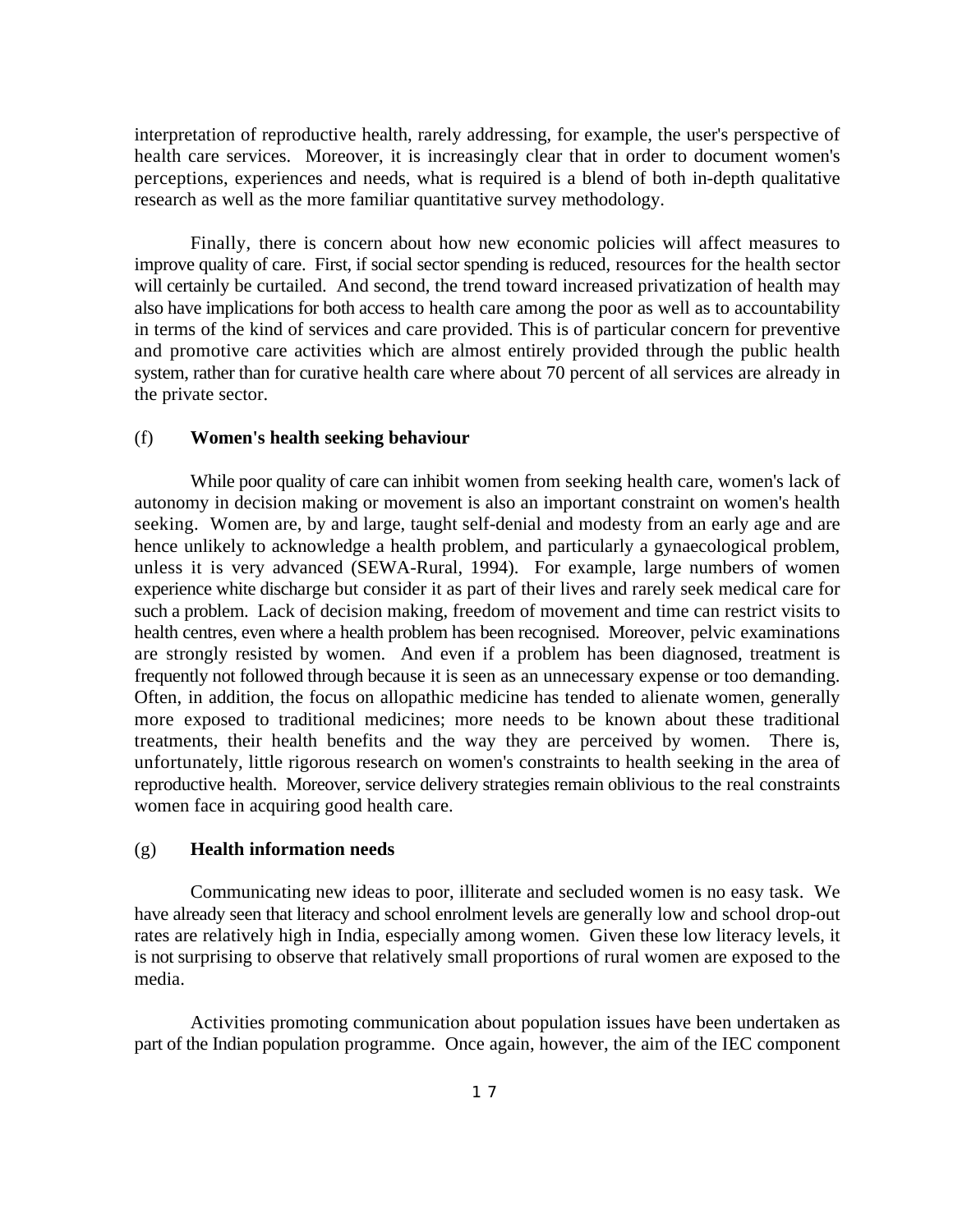of the Family Welfare programme is limited to raising awareness of the small family norm (Ministry of Health & Family Welfare, 1993). Extension education has been given little priority or importance and as a result workers have not maintained regular contacts, domiciliary or otherwise, with the communities they are to serve. Messages have been a regular features of radio (radio programmes on family welfare have appeared some 75,000 times during the year) and more recently on television; their content has traditionally related to contraception and more recently to such issues as immunisation, antenatal care, age at marriage and dowry. Audio-visual materials for telecast on TV and information and quiz programmes in several regional languages for radio broadcast have been sponsored by the family welfare programme. A near complete revamping of communication strategies took place after studies highlighted a high degree of awareness of contraception among the population: new strategies were designed which began to stress other issues such as lactation, immunization, age at marriage, safe motherhood and equal treatment of daughters and sons. The family welfare programme also promotes messages through traditional folk media which are widely accessible to much of rural India. About 27000 programmes of health and family welfare were enacted through plays, songs, skits, folk recitals, puppet and magic shows and so on during the nine month period from April to December 1992, for example.

Poor, rural women are the least likely to be exposed to the electronic or the print media. For them, traditional media continue to be the major source of information and most important among these is interpersonal discussions, at their doorsteps. In recognition of this, not only health workers, but also anganwadi workers (Integrated Child Development Scheme programme) are expected to convey health and family welfare messages to rural women on a regular basis. In addition, women's groups (Mahila Swasthya Sanghs) have been created; these groups are expected to assist ANMs in their activities while at the same time provide a forum for discussion of family welfare issues. In addition, there is the Link Women Scheme aimed at promoting greater participation of village women in the delivery of family welfare messages. There are now almost 30,000 link women, who are chosen from the village community and trained by health workers to communicate family welfare messages in their villages. The success of these schemes, like the singular focus, thus far, on family planning and child survival. Another limitation is the fact that messages and media tend to be uniform throughout the country and are rarely tailored to respond to difference in culture, language and needs at the local level.

#### (h) **Sex education**

There is a glaring lack of attention to sex education in the official programme. What little education exists is imparted largely through the formal school curriculum and text books. As a result, large segments of out-of-school youth are excluded. Sex education, and knowledge of menstruation or of AIDS for example, is extremely limited and vague, especially among youth and females (Bhende, 1993). If even well educated adolescent girls and boys do not have a comprehensive knowledge of AIDS, its severity and how to prevent it (Chaudhary and Francis, 1994), the levels of ignorance and risk taking among poorly educated slum and rural adolescents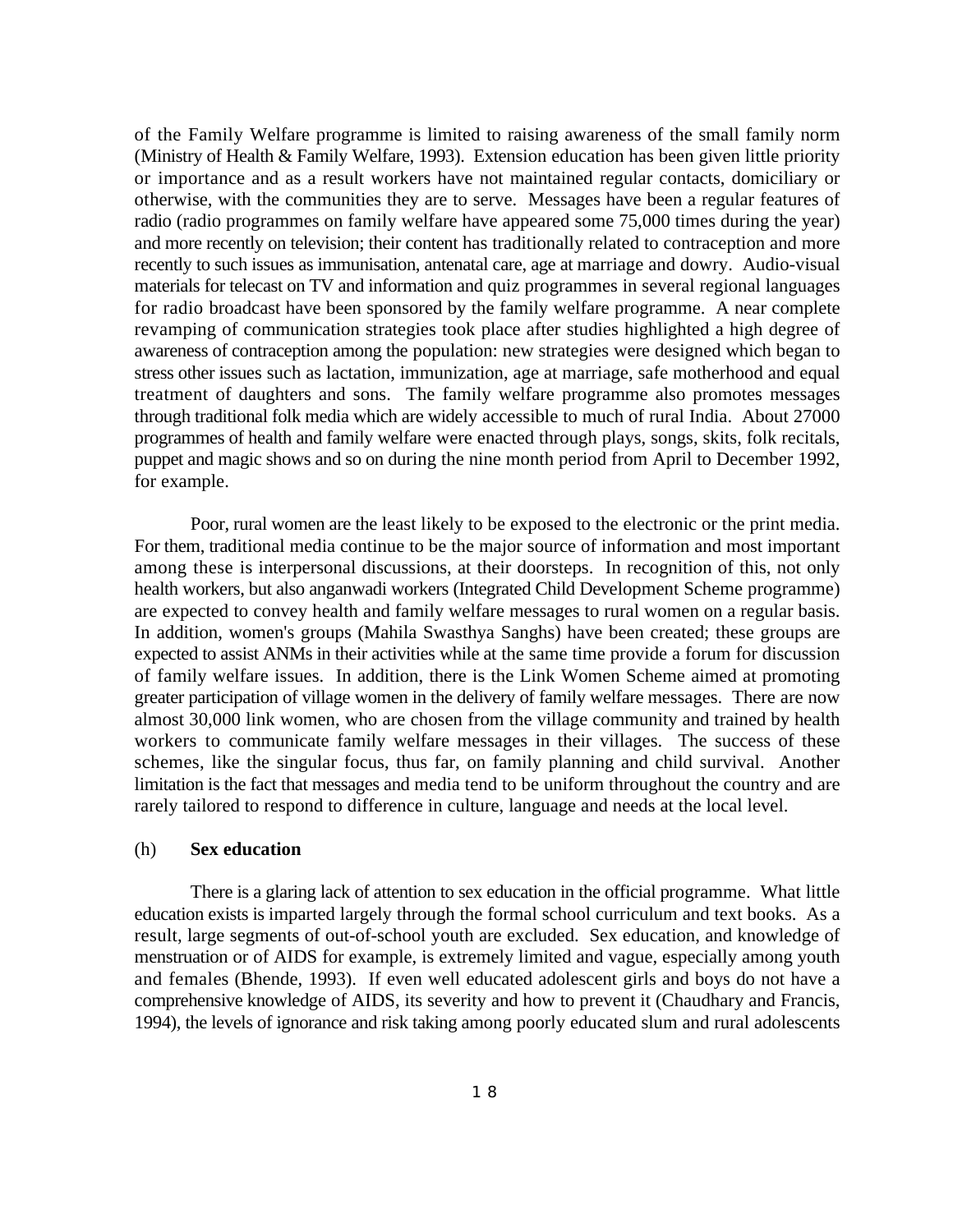must be much higher, making a focus on innovative sex education programmes all the more urgent.

Although the NGO sector has tried to fill the gap in attention to sex education for some time, their efforts have, by no means, been sufficient. For example, the activities of the Indian Health Organisation, the Family Planning Association of India, the Parivar Seva Sanstha, which have focussed on family life education and sex education for both in- and out-of-school youth, are hardly adequate given the cultural diversity in the country and the generally limited knowledge of the most basic aspects of reduction and reproductive health, especially among women. There is also the problem that few people acknowledge that there is much sexual activity among adolescents and young unmarried people or approve of sex education. Chaudhary and Francis (1994), for example, encountered considerable difficulty in even gaining access to many schools in New Delhi area for their study of sex education and awareness of AIDS at the high school level.

There is therefore a glaring need to (1) convince educators and non-governmental organisations alike about the prevalence of sexual activity and the lack of awareness of the human body, sexual behaviour and the risks of STDs; (2) gain access to school and out-of-school youth to cater to their information needs; and (3) develop culturally sensitive and locally relevant sex education efforts for young men and women. An example of how out-of-touch with reality sex education has been is the fact that in the school system, it has focussed largely on the virtues of abstinence among school students; rather than accepting that students may be sexually active and in need of additional information on STDs, safe sex and the risks associated with unprotected sexual activity. What is therefore urgently required for both adolescent girls and adolescent boys are programmes which help inform adolescents of their own well-being, their health, their bodies and their sexual lives.

In short, there is a need to reorient communication and education activities to incorporate a wider interpretation of reproductive health; to focus attention on the varying information needs of women, men and youth and to the media most suitable to convey information to these diverse groups. More attention needs to be paid, for example, to the appropriateness of content and wording of messages at the local level; to strategies for imparting sex education to out-of-school adolescents; to conveying to women their rights, both in expressing reproductive health concerns and more generally in redressing gender disparities; to informing men of their responsibilities in child-rearing, as well as in contraception and sexual matters; and to channelling research activities in the area of women's reproductive health and disseminating findings. This kind of reorientation of priorities requires not only a fresh look at messages and media but also at training of communicators.

#### **IV. Developing a more Woman-centered Focus on Reproductive Health**

The Indian family welfare programme continues to be driven by demographic objectives, notably increasing contraceptive prevalence rates and reducing fertility. Efforts to incorporate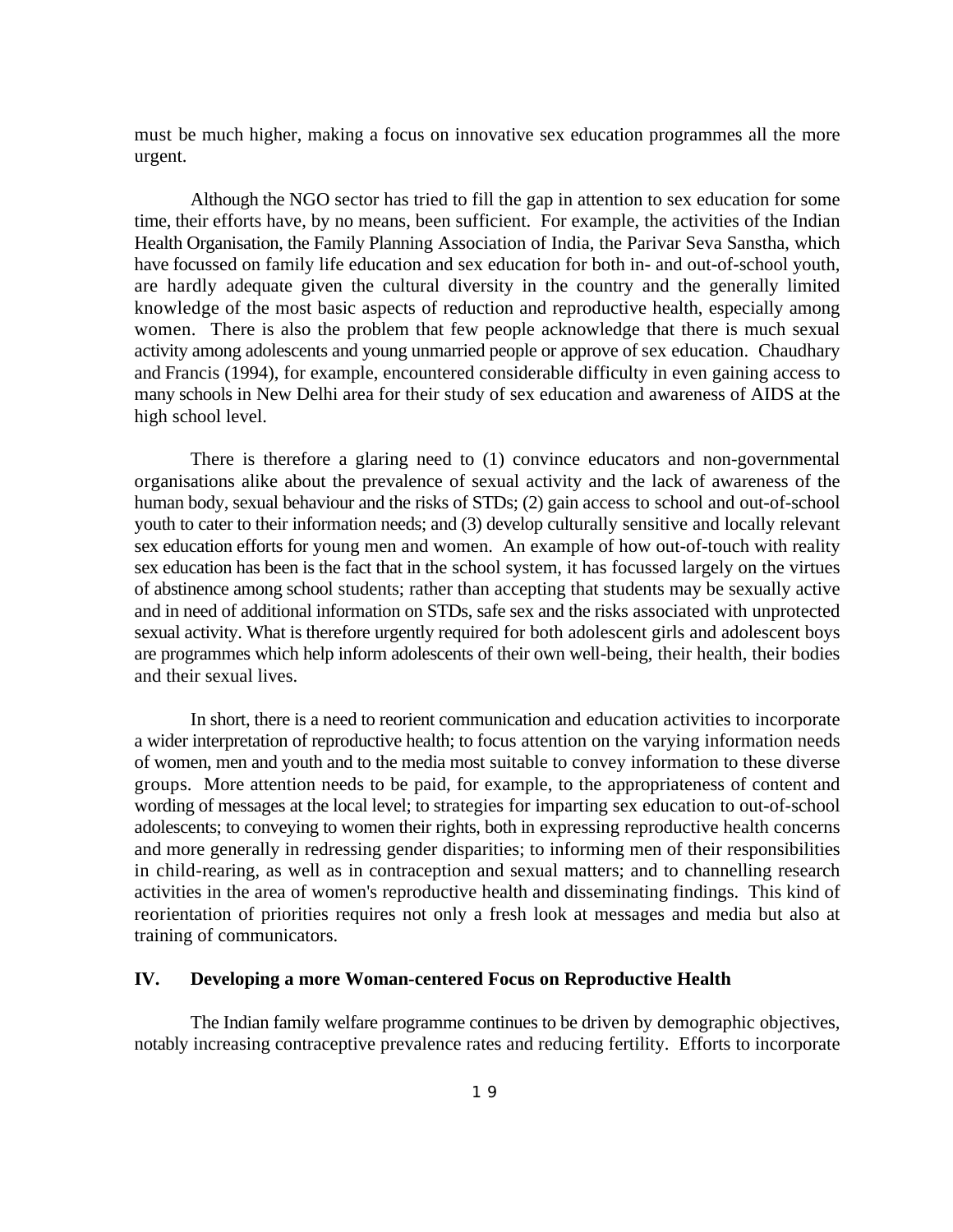a more holistic approach in addressing women's reproductive health needs must be strengthened. Women remain one of the most underserved segments of the Indian population and a focus on their health and other needs is of special importance. A woman-centered approach is necessarily holistic, looking broadly at women's health needs, as well as their poor economic status, their lack of decision making autonomy and their limited access to new knowledge. These priorities call for a multifaceted set of activities, ranging from innovative programmes for advocacy, service delivery models, training and capacity building, to research, evaluation and documentation. Here, we recapitulate the important areas of concern.

#### **A. Focus missing services**

The singular focus of the Indian family welfare programme on female sterilization has meant the neglect of many areas of women's reproductive health. As the earlier sections have shown, there is an urgent need to expand focus of services, referral systems, IEC and research beyond FP to include safe motherhood, abortion services, services for gynaecological and obstetric morbidity; infertility; sexual behaviour and STDs; and even non-terminal contraception. Little is known, for example, of the extent of gynaecological morbidity among women; the little known suggests that the majority of women suffer from one or more RTIs. Similarly, although abortion is widespread, it continues to be performed under illegal and unsafe conditions. With the growing HIV epidemic, while high risk groups such as commercial sex workers (CSWs) and their clients have been studied, little has been accomplished in the larger population, and particularly among women, regarding STD and HIV education.

#### **B. Focus on quality of care**

Improvement in the quality of reproductive health care is a critical need. At the service delivery level, there is a need for a rigorous quality of care perspective to be incorporated into both interventions for service provision and research. We need to learn from successful smallscale reproductive health programmes on the one hand and expand the programmes of other NGOs to include comprehensive reproductive health programmes. These include quality outreach services delivered in ways which are sensitive to a cultural milieu which inhibits women from expressing reproductive health needs or seeking health services; services which go beyond the current exclusive focus on contraceptive method acceptance to a more comprehensive programme which includes safe motherhood, treatment of gynaecological and obstetric infections, abortion and infertility services as well as greater attention to continuity of care, sensitive counselling, screening, follow-up and treatment of complications as well as access to a wide range of services; more attention to women's information needs through culturally acceptable media and messages; and more attention to the quality of service provider-client interaction. What is needed then are improvements in the quality of reproductive health care, through both service delivery models and more focussed qualitative research on women's perceptions and needs. Viable service delivery models which can be held up to government need to be supported. Grass-roots level programmes need to be strengthened so that they become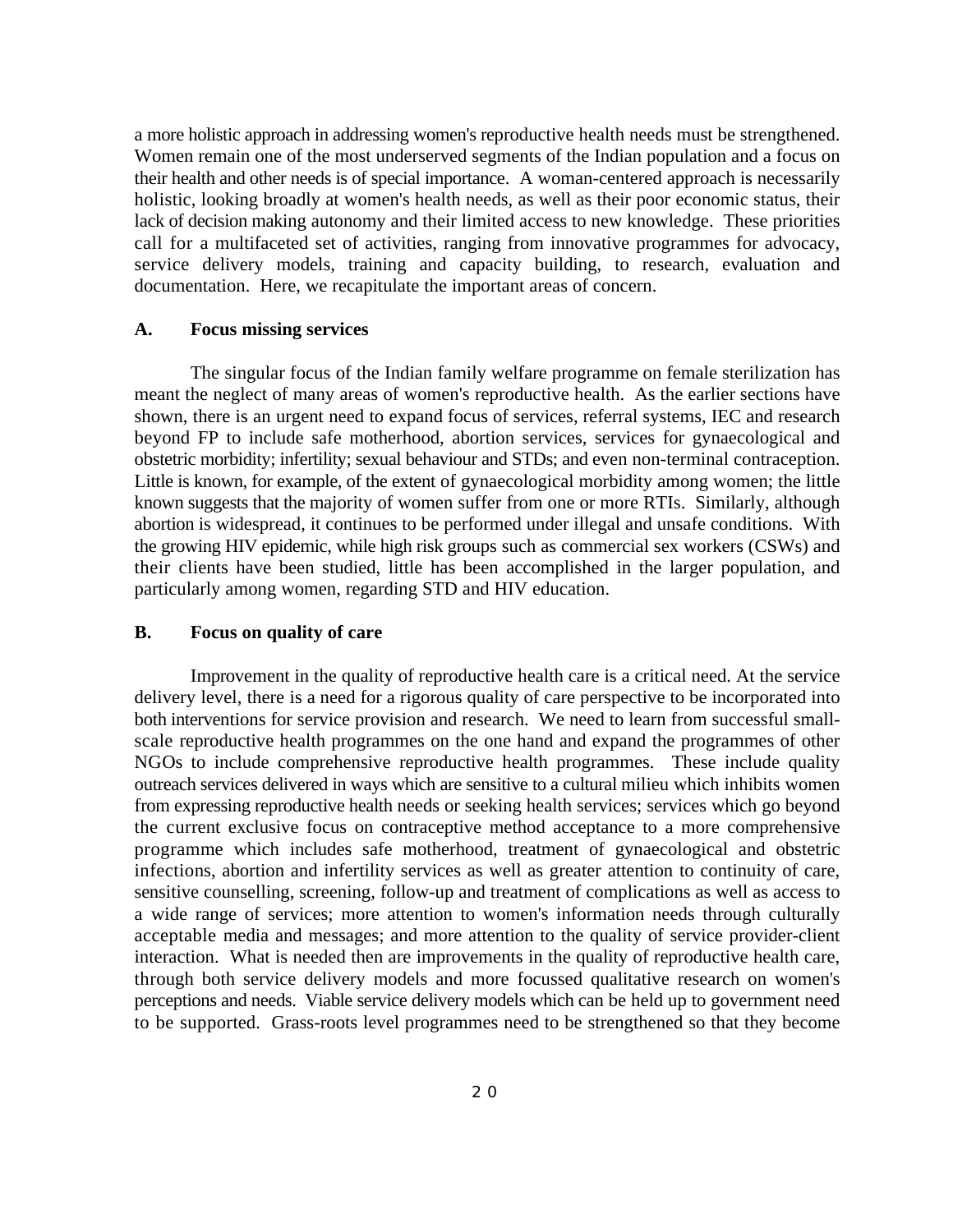models for provision of services. More needs to be known on how women perceive the service delivery system as it currently exists.

Much neglected today has been the role of traditional medicine, practitioners and local traditions in the health of the rural population. A more in-depth understanding of traditional medical practitioners, the use of traditional medicine and local health traditions in catering to women's health needs to be taken seriously, its advantages incorporated into health service strategies and its limitations widely discussed.

Quality of care concerns extend also to the incorporation of new contraceptive technologies into the programme and to redressal mechanisms for poor contraceptive or reproductive health care. The implications of introducing new technologies, usually highly provider-dependent into a programme whose quality raises doubts about adequate counselling and follow-up need to be better assessed. Fears about their safety, the health consequences for women of poor follow-up, and of the potential for coercion and abuse are all concerns which need to be thrashed out. At the same time, there is a need for greater accountability in the programme and one means of achieving this is to evolve and strengthen redressal mechanisms for complications which arise from poor quality of services and care.

#### **C. Focus on adolescents: an underserved group**

While women are generally underserved, among the most neglected women, as shown earlier, are adolescent girls. A focus on the health needs of adolescent girls -- their reproductive health needs, their nutritional status, the risks of early marriage and childbearing -- is urgently required. At the same time, the health information needs of adolescent girls are rarely addressed and adolescent girls remain particularly ignorant about their bodies and about sexual behaviour and pregnancy; filling these gaps is a critical need. More generally, efforts to enhance the status of adolescent girls, through measures to keep them in school, to provide non-formal education to drop-outs and provide skill development and income generating opportunities is an integral part of a really holistic approach.

While boys are more likely to be in school and more likely to receive health and nutritional care than their sisters are, the health and sex education needs of adolescent boys are about as neglected. An appropriate strategy in the area of family life and sex education is to target both girls and boys.

#### **D. Focus on filling the gaps in knowledge**

There is surprisingly little social science research which reflects the range of issues included under the rubric of reproductive health. There is, for example, little understanding of the socio-cultural context of reproductive health, of women's actual access to health care and the constraints women face in acquiring good health. Whether we consider the prevalence of RTIs, or abortion, or the prevalence and consequences of infertility, or the needs of adolescents or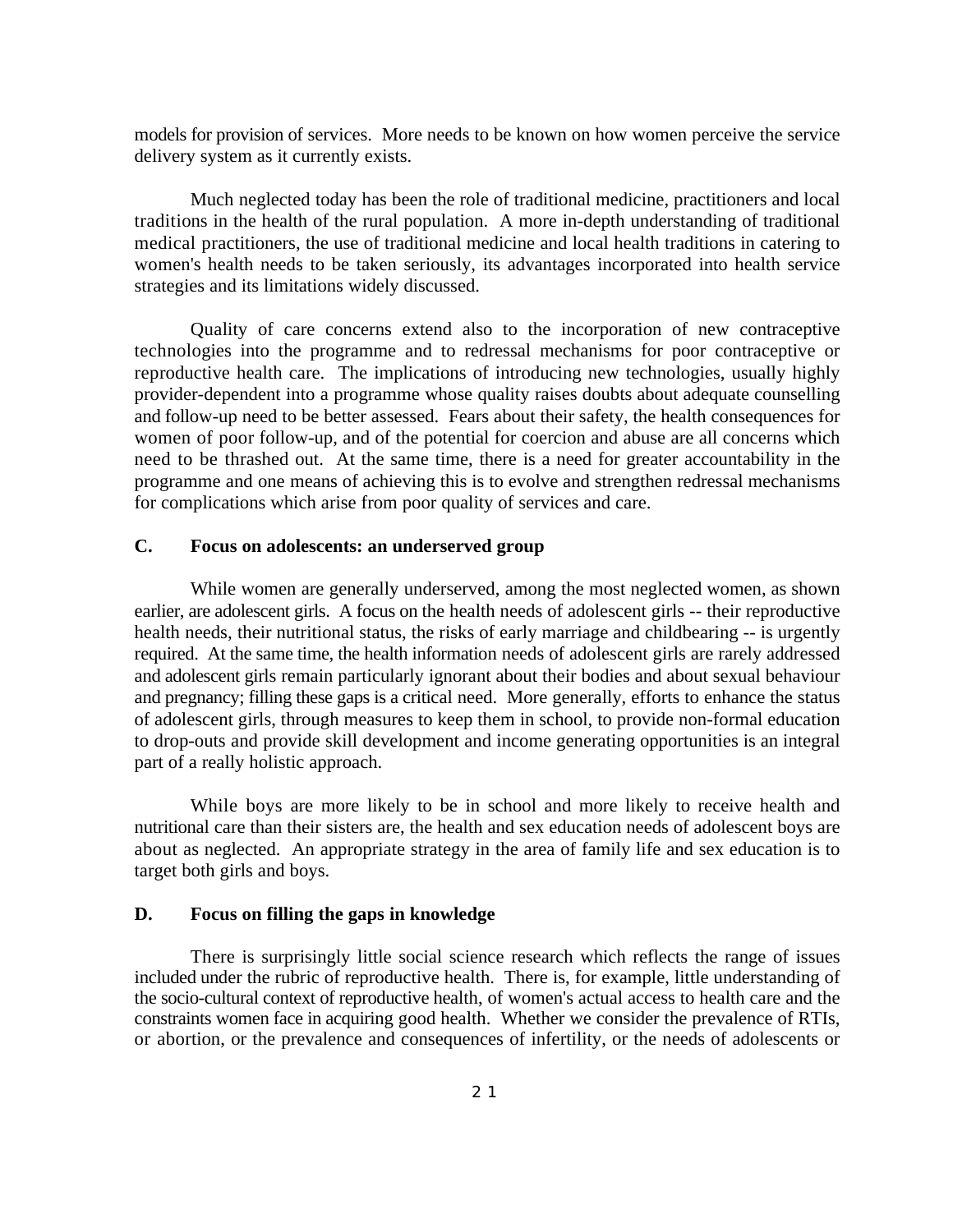constraints to women's health seeking or even the context of demographic change or unmet need for contraception, we are confronted with a glaring paucity of rigorous evidence on either their prevalence or their socio-cultural context. Worthy of support are small scale, intensive studies of women which would highlight these issues, through qualitative and quantitative methods.

Nor is there solid empirical evidence in support of successful NGO projects. NGOs have been particularly lax about maintaining baseline and follow-up data tracking change in the communities which they serve and this can be a major stumbling block when it comes to holding up viable service delivery models to government.

Finally, there is a need for more action research. We need to know, for a start, the current service delivery system and its approach to women's needs. Second, where innovations are introduced in terms of quality of services or care or the incorporation of a woman's perspective, or more integrated services, we should like to know whether they have succeeded in encouraging more clients to avail of services; and above all, whether they have succeeded in improving women's health situation.

#### **E. Conveying messages to rural women**

First, recognising that poor, rural women are largely unlikely to be exposed to the electronic and print media, it is important that communication activities directed to them continue to rely on traditional media and interpersonal, door-step contacts. Messages conveyed to them thus far have been limited in content (stressing contraception and the small family norm rather than reproductive health issues more generally) and are rarely tailored to respond to differences in culture, language and needs at the local level. It is important that communications become part of the holistic approach recommended above and that model service delivery projects incorporate locally appropriate communications activities as an integral part of their reproductive health services. Training or re-training of communication is essential. At the same time, however, opportunities to develop a focus on reproductive health issues in the electronic and print media should not be overlooked.

#### **F. A focus on sex education**

Finally, there is an urgent need to support programmes of sex and HIV/AIDS education both for adolescent girls and boys and for adults. Sex education for adolescents has, thus far, been vague and incomplete, inadequately addressing their questions concerning their bodies, their physical developments or their curiosity about sexual activity. Boys, no less than girls, are ignorant of sexual matters. And yet we have a growing body of evidence pointing to high risk sexual activity among adolescents and youth. It is time that sex education programmes became more realistic in terms of information needs of adolescents and youth, both in and out of school. Equally challenging are strategies to inform adults, and particularly secluded women, of STDs and HIV/AIDS and more generally to get men involved in such issues as sexual health and safe sex on the one hand and responsibility in sexual matters and contraception on the other. These kinds of education programmes for both youth and adults can best be performed by NGOs which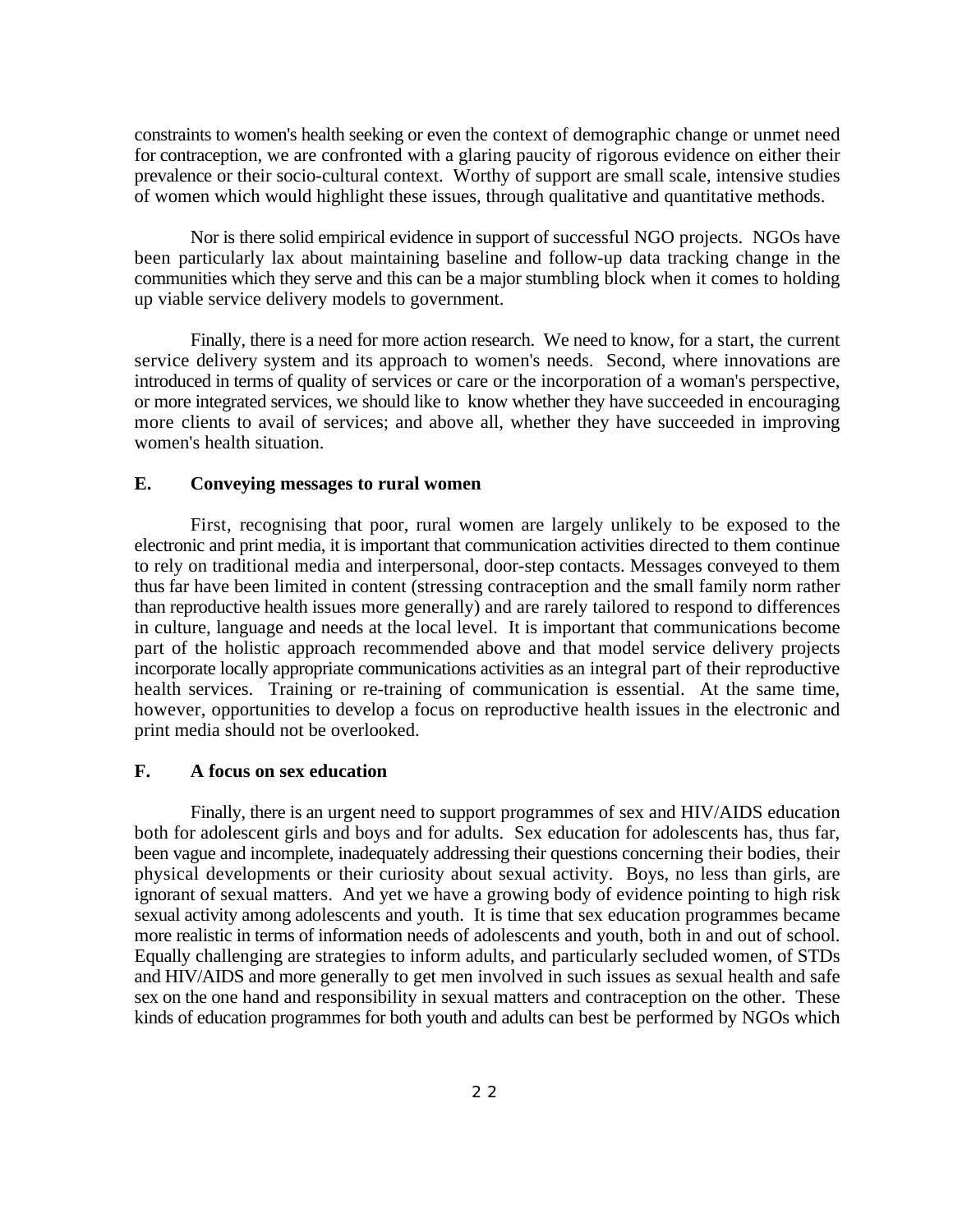have developed a closer rapport with rural communities; even so, these kinds of activities require not only a fresh look at messages and media but also at training of communicators.

#### V. **Concluding Observations**

A growing recognition that population dynamics, quality of life and women's status are closely interrelated argues strongly for a fresh look at India's population programme, with a broad reproductive health and woman-centred orientation, especially in view of the fact that a national population policy is currently in the process of formulation. In theory, India has a model population programme which aims to provide family planning within a broad framework of maternal and child health care, with emphasis on voluntarism and informed choice. In practice, however, the programme is characterised by a singular focus on sterilisation, by poor quality of services, and an insensitivity to women and their broader reproductive health needs. Strategies to broaden the narrow focus of services, and more important, to put women's reproductive health service and information needs in the forefront are therefore urgently required; at the same time, men's information needs, especially in the area of STDs and AIDS cannot be ignored.

In the long term, however, the pace at which improvements in quality of life in general and women's health in particular occurs is powerfully constrained by low levels of education and control over material resources among Indian women. The importance of programmes to promote universal primary education for girls and non-formal education, skill and employment generation for women cannot be sufficiently emphasised.

#### **Acknowledgements**

I am grateful to the MacArthur Foundation for permitting me to use parts of a paper prepared for the Foundation on reproductive health. I would like to acknowledge comments and suggestions made by Elaben Bhatt and Mirai Chatterjee of SEWA, Ahmedabad, to Carmen Barroso, Kavita Ramdas and Leni Silverstein of the MacArthur Foundation, to Michael Koenig of the Ford Foundation, to George Martine of ISPN, Brazil and to the participants at the Ahmedabad Workshop; and research assistance provided by Shantha Rajgopal.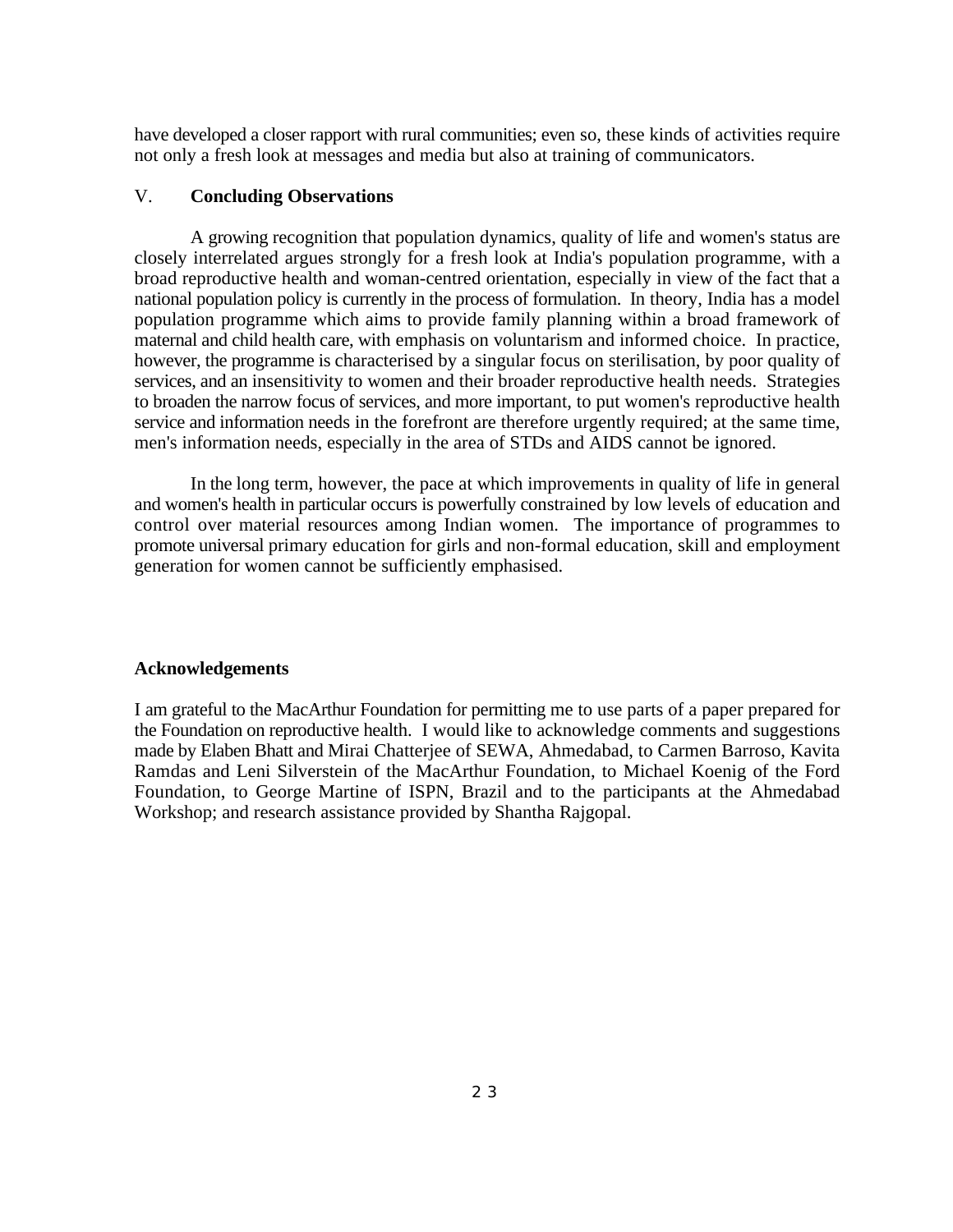#### **REFERENCES**

Acsadi, George T.F., and Gwendolyn Johnson-Acsadi. 1990. "Safe motherhood in South Asia: socio-cultural and demographic aspects of maternal health". Background Paper, Safe Motherhood South Asia Conference, Lahore, 1990.

Agarwal, V., S. Patil and S. Khanijo. 1982. "Study of maternal mortality*", Journal of Obstetrics and Gynaecology* 32, no.5 (October): 688-692.

Bang, R.A. *et al*. 1989. "High prevalence of gynaecological diseases in rural Indian women," *The Lancet*, January 14.

Baroda Citizen's Council. 1994. "Gynaecological morbidity among women in slums of Baroda: Results of a cross-sectional survey by Baroda Citizens Council". (Unpublished).

Bhende, Asha. 1993. "A study of sexuality of adolescent girls and boys in underprivileged groups in Bombay". Paper presented at the Workshop on Sexual Aspects of AIDS/STD Prevention in India, Tata Institute of Social Sciences, Bombay.

Bhasker Rao, K. 1980. "Maternal mortality in India - A cooperative study," *Journal of Obstetrics and Gynaecology* 30, 6 (December): 859-864.

Bhatia, J.C. 1988. *A Study of Maternal Mortality in Anantpur District, Andhra Pradesh*, India. Bangalore: Indian Institute of Management.

Bose, Ashish. 1988. *From Population to People.* New Delhi: B.R. Publishing Corporation.

Centre for Operations Research & Training (CORT), 1994. *Baseline Survey in the State of Madhya Pradesh.* CORT: Baroda.

Centre for Operations Research & Training (CORT), 1994. *Baseline Survey in the State of Rajasthan.* CORT: Baroda.

Centre for Operations Research & Training (CORT), 1994. *Baseline Survey in the State of Bihar*. CORT: Baroda.

Chatterjee, Meera. 1989. "Socio-economic and socio-cultural influences on women's nutritional status and roles," In: C. Gopalan and Suminder Kaur (eds.), *Women and Nutrition in India*. New Delhi: Nutrition Foundation of India.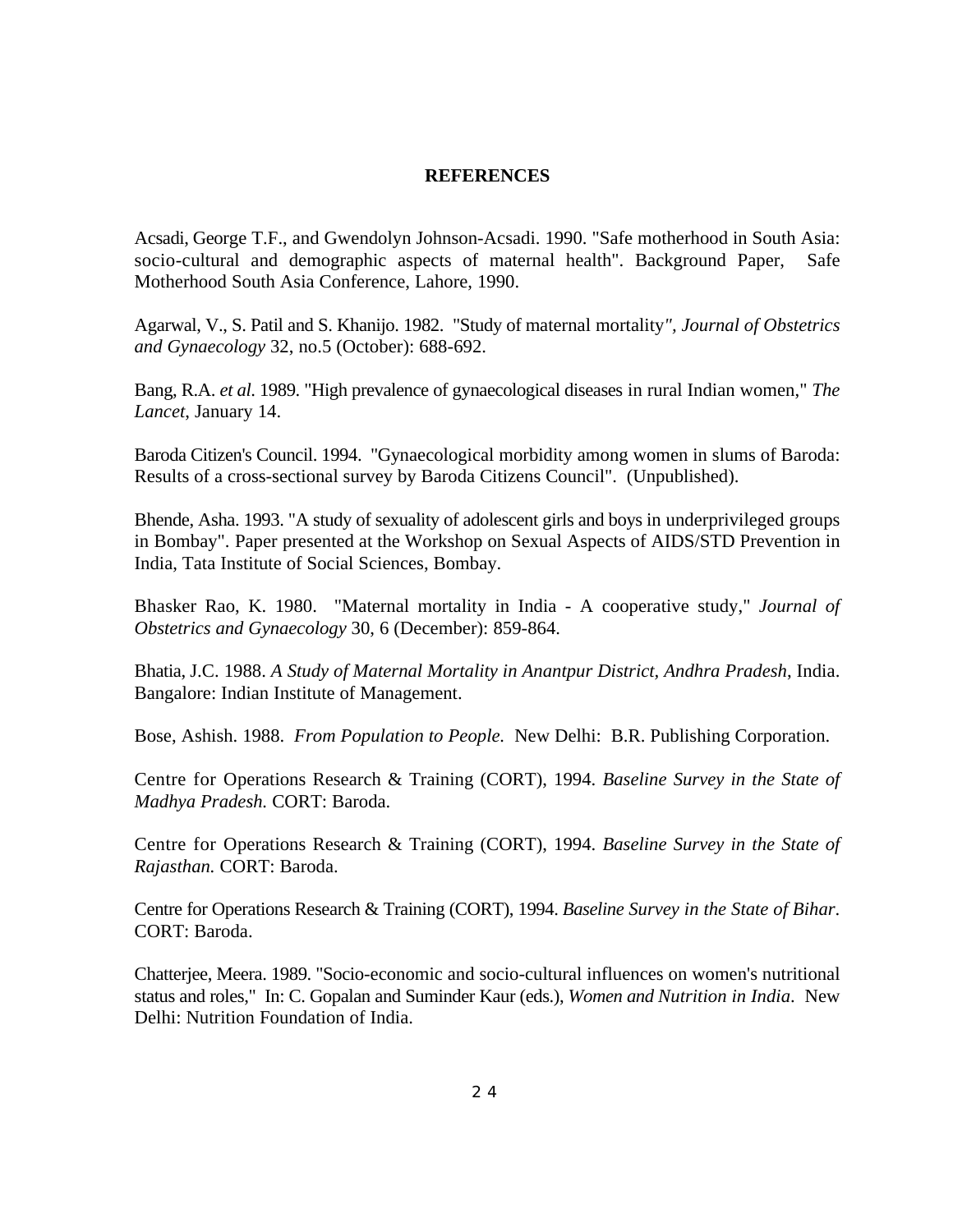Chaudhary, Shankar and Paul Francis. 1994. "Pilot study of knowledge of AIDS and sexual activity among Delhi school children." NGO-AIDS Cell, All India Institute of Medical Sciences, New Delhi (Unpublished).

Child in Need Institute. 1994. "Gynaecological morbidities among women in West Bengal." (Unpublished).

Das Gupta, Monica (1987), "Selective discrimination against female children in rural Punjab, India", *Population and Development Review* 13, 1 (March).

Gopalan, C. 1989. "Women and nutrition in India - general consideration," In C. Gopalan and Suminder Kaur (eds.), *Women and Nutrition in India.* New Delhi: Nutrition Foundation of India.

Government of India, Planning Commission. 1992. *Eighth Five Year Plan 1992-1997*. New Delhi: Government of India.

Government of Maharashtra and UNICEF-WIO. 1991. *Women and Children in Dharni: A Case Study after Fifteen Years of ICDS.* Bombay: UNICEF, Western India Office.

Jejeebhoy, Shireen and Saumya RamaRao (1993). "Unsafe motherhood: a review of reproductive health in India. "In M. Das Gupta, L. Chen and T.N. Krishnan, (eds.), *Health and Development in India* (forthcoming).

Kapil, U. 1990. "Promotion of safe motherhood in India, "*Indian Pediatrics* 27, no.3 (March): 232-238.

Khan, M. E. and Richard Anker, S.K. Ghosh Dastidar and Sashi Bairathi. 1988. "Inequalities between men and women in nutrition and family welfare services: an indepth enquiry in an Indian village", *Social Action* 38 (October-December).

Khan, M.E., S.K. Ghosh Dastidar and R. Singh. 1986. "Nutrition and Health practices among rural women - a case study of Uttar Pradesh, India" *Journal of Family Welfare* 33, no.1 (September).

Khan, M. E. and S. K. Ghosh Dastidar (1985), *Women's Perspective in Family Planning Programme*, (Study sponsored by Division of Family Health, WHO, Geneva), Operations Research Group, Baroda.

Mane, Purnima and Maitra, S. 1992. *Socio-cultural Aspects of Sexual Behaviour in India.* Bombay: Tata Institute of Social Sciences.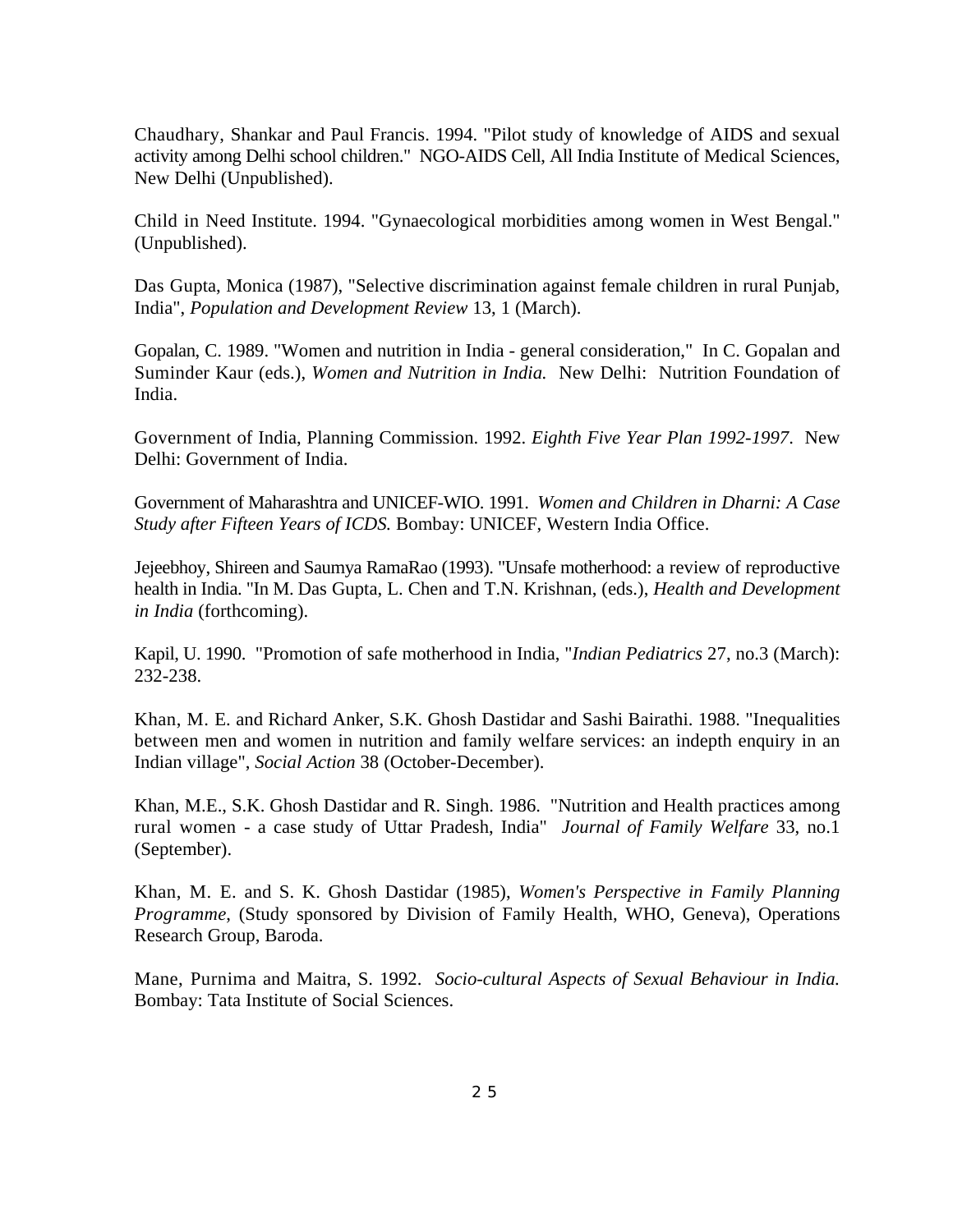Mari Bhat, P.N., K. Navaneetham and S. Irudaya Rajan. 1992. "Maternal mortality in India: estimates from an econometric model", *Population Research Centre, Dharwad: Working Paper* 24 (January).

Mathai, Saramma T. 1989. "Women and the health system". In C. Gopalan and Suminder Kaur, (eds.) *Women and Nutrition in India*. New Delhi: Nutrition Foundation of India.

Ministry of Health and Family Welfare (1993), *Family Welfare Programme in India, Annual Report*: 1991-92, Government of India, New Delhi.

Ministry of Health and Family Welfare (1990), *Family Welfare Programme in India, Yearbook: 1988-89*, Government of India, New Delhi.

Ministry of Health and Family Welfare (1990), *India's Population, Demographic Scenario 1990.* New Delhi: Ministry of Health & Family Welfare, Government of India.

Ministry of Welfare, Department of Women and Child Development. 1991. *15 Years of ICDS, an Overview*. New Delhi: Government of India.

Mitra, J. and Khara, B.N., 1983, "Maternal mortality (a review of the current status in a teaching institution)," *Journal of Obstetrics and Gynaecology* 33, No.2 (April : 209-213.

Pant, S.P. and S.S. Mehendale. 1987, "Maternal mortality - review of 6 years," *Journal of Obstetrics and Gynaecology* 37, No.3 (June): 527-529.

Ramasubban, Radhika. 1993. "Patriarchy and the risks of HIV Transmission to women in India." In M.Das Gupta, L. Chen and T.N. Krishnan,(eds.) *Health and Development in India* (forthcoming).

Registrar General. 1987. *Survey of Causes of Death (Rural): Annual Report 1984 and 1986*. A Report, Series 3 No.17 and 19. New Delhi: Office of the Registrar General.

Registrar General, 1985. *Census of India 1981: Social and Cultural Tables Series 1 India.* (New Delhi: Office of the Registrar General).

Registrar General. 1983. *Census of India 1981: Primary Census Abstract: General Population Series* 1 India, Part II B(i). New Delhi: Office of the Registrar General.

Roy Chowdhury, N.N. and K. Sikdar. 1982. "Factors influencing maternal mortality," *Journal of Obstetrics and Gynaecology* 32, 4 (August): 507-510.

Ramachandran, Prema. 1989. "Nutrition in pregnancy" In C. Gopalan and Suminder Kaur (eds.), *Women and Nutrition in India.* New Delhi: Nutrition Foundation of India.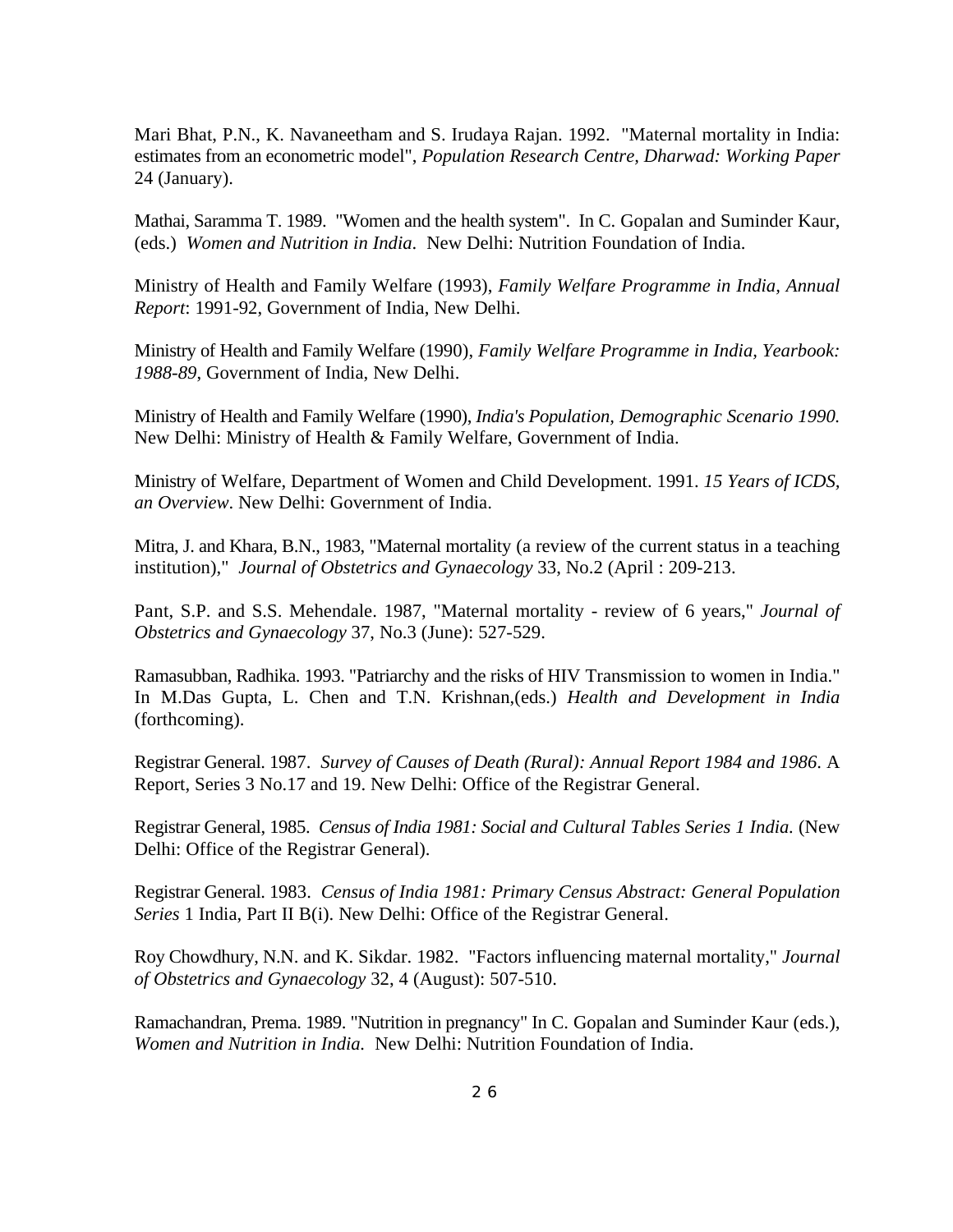Ramachandran, Prema. 1989a. "Lactation-nutrition-fertility interaction, "In C. Gopalan and Suminder Kaur (eds.), *Women and Nutrition in India*. New Delhi: Nutrition Foundation of India.

Sai, Fred T. and Janet Nassim. 1989. "The need for a reproductive health approach." *International Journal of Gynaecology and Obstetrics,* Supplement 3: 103-113.

SEWA-Rural Research Team. 1994. "Gynaecological aspects of women's health: a crosssectional study" (unpublished).

Singh, Mehraban and V.K. Paul. 1988. "Strategies to reduce perinatal and neonatal mortality,*" Indian Pediatrics* 25, 6 (June): 499-509.

Sinha, Jyoti. 1986. "A 5 year study of maternal mortality: analysis of its causative factors (1976- 1980)*" Journal of Obstetrics and Gynaecology* 36,3 (June): 404-406.

Srikantia, S.G. 1989. "Pattern of growth and development of Indian girls and body size of adult Indian women" In C. Gopalan and Sumider Kaur (eds.), *Women and Nutrition in India.* New Delhi: Nutrition Foundation of India.

Starrs, Ann and Diane Measham. 1990. *Challenge for the Nineties: Safe Motherhood in South Asia*. New York and Washington: The World Bank and Family Care International.

Streehitkarini, Bombay. 1994. "Report of Ford Foundation Project `Gynaecological disorders of women in the slums of Bombay adopted by Streehitkarini'." (Unpublished).

UNICEF, India. 1991. *Children and Women in India: A Situation Analysis*. New Delhi: UNICEF.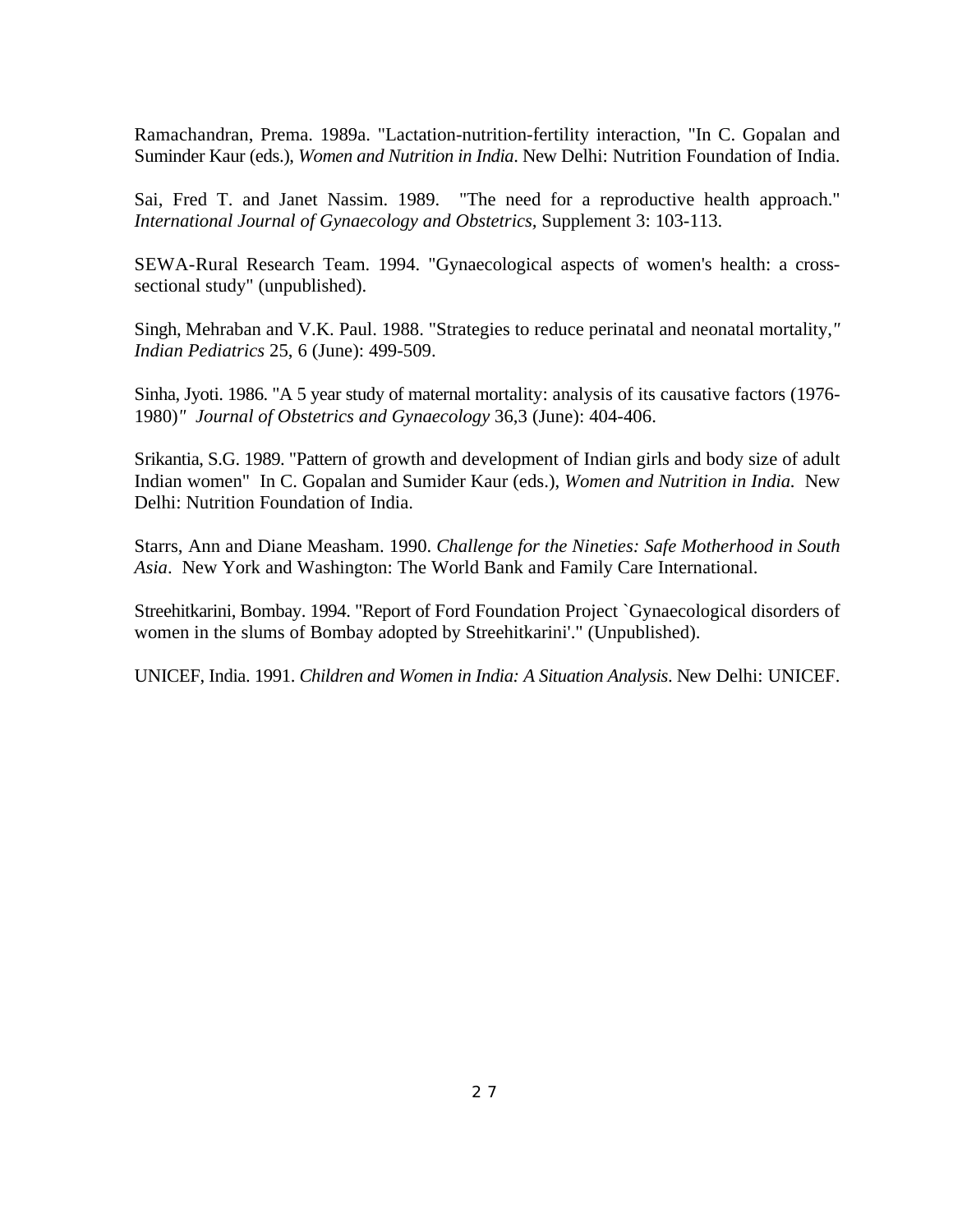### **APPENDIX**

#### **Table A-1: Mortality and life expectancy indicators**

|                             | Crude death<br>rate 1991 | <b>Infant</b><br>mortality rate - |           | Infant mortality rate 1989 |           |                     | Life expectation 1991-96 |           |
|-----------------------------|--------------------------|-----------------------------------|-----------|----------------------------|-----------|---------------------|--------------------------|-----------|
|                             |                          | 1991                              | Total     | Male                       | Female    | rate $0-4$ 1989 $-$ | Male                     | Female    |
| India                       | 9.8                      | 80                                | 91        | 92                         | 90        | 29.9                | 60.6                     | 61.7      |
| 1. Andhra Pradesh           | 9.7                      | 73                                | 81        | 89                         | 73        | 21.8                | 61.4                     | 64.5      |
| 2. Arunachal Pradesh        | 13.5                     | <b>NA</b>                         | NA        | <b>NA</b>                  | <b>NA</b> | NA                  | <b>NA</b>                | NA        |
| 3. Assam                    | 11.5                     | 61                                | 91        | 97                         | 85        | 29.6                | 58.7                     | 58.5      |
| 4. Bihar                    | 9.8                      | 69                                | 91        | 94                         | 88        | 32.8                | 60.8                     | 60.1      |
| 5. Goa                      | 7.5                      | <b>NA</b>                         | NA        | <b>NA</b>                  | <b>NA</b> | <b>NA</b>           | <b>NA</b>                | NA        |
| 6. Gujarat                  | 8.5                      | 69                                | 86        | 85                         | 88        | 29.2                | 60.9                     | 62.7      |
| 7. Haryana                  | 8.2                      | 68                                | 82        | 75                         | 90        | 24.1                | 65.2                     | 64.2      |
| 8. Himachal Pradesh         | 8.9                      | NA                                | 74        | 59                         | 92        | 19.3                | NA                       | NA        |
| 9. Jammu & Kashmir          | 7.9                      | <b>NA</b>                         | 69        | 72                         | 60        | 19.6                | <b>NA</b>                | <b>NA</b> |
| 10.Karnataka                | 9.0                      | 77                                | 80        | 86                         | 74        | 25.7                | 64.2                     | 65.3      |
| 11.Kerala                   | 6.0                      | 16                                | 22        | 23                         | 20        | 6.1                 | 67.2                     | 72.1      |
| 12. Madhya Pradesh          | 13.8                     | 117                               | 117       | 115                        | 120       | 43.0                | 59.2                     | 58.0      |
| 13. Maharashtra             | 8.2                      | 60                                | 59        | 64                         | 53        | 18.0                | 63.9                     | 65.1      |
| 14. Manipur                 | 5.4                      | <b>NA</b>                         | NA        | <b>NA</b>                  | <b>NA</b> | NA                  | NA                       | NA        |
| 15.Meghalaya                | 8.8                      | NA                                | NA        | <b>NA</b>                  | <b>NA</b> | NA                  | NA                       | NA        |
| 16.Nagaland                 | 3.3                      | <b>NA</b>                         | <b>NA</b> | <b>NA</b>                  | <b>NA</b> | NA                  | NA                       | NA        |
| 17.Orissa                   | 12.8                     | 124                               | 122       | 123                        | 119       | 39.7                | 60.1                     | 58.4      |
| 18.Punjab                   | 7.8                      | 53                                | 67        | 72                         | 56        | 21.9                | 66.6                     | 66.5      |
| 19.Rajasthan                | 10.1                     | 79                                | 96        | 95                         | 99        | 35.6                | 60.5                     | 61.3      |
| 20.Sikkim                   | 7.5                      | <b>NA</b>                         | NA        | <b>NA</b>                  | NA        | NA                  | <b>NA</b>                | NA        |
| 21.Tamil Nadu               | 8.8                      | 57                                | 68        | 67                         | 69        | 20.6                | 62.8                     | 63.1      |
| 22.Tripura                  | 7.6                      | <b>NA</b>                         | NA        | <b>NA</b>                  | <b>NA</b> | NA                  | <b>NA</b>                | NA        |
| 23.Uttar Pradesh            | 11.3                     | 97                                | 118       | 114                        | 123       | 41.3                | 57.1                     | 52.8      |
| 24. West Bengal             | 8.3                      | 71                                | 86        | 83                         | 71        | 21.9                | 61.9                     | 61.9      |
| Four large northern States* | 11.2                     | 91                                | 108       | 107                        | 110       | 38.7                | 58.9                     | 56.8      |
| Rest of India               | 8.8                      | 72                                | 80        | 82                         | 76        | 24.0                | 61.8                     | 65.1      |

\* Bihar,Madhya Pradesh, Rajasthan and Uttar Pradesh

Sources: Registrar General, India. 1993. Sample Registration Bulletin:XXVII-1 (cols 1, 2).

Ministry of Health & Family Welfare. 1991. Family Welfare Programme in India 1990-91. New Delhi: Ministry of Health & Family Welfare, (cols. 3-6).

Registrar General, India. 1988. Report of the Expert Committee on Population Projection. Census of India, Occasional paper No.4 of 1988. New Delhi: Registrar General's Office, (cols. 7,8).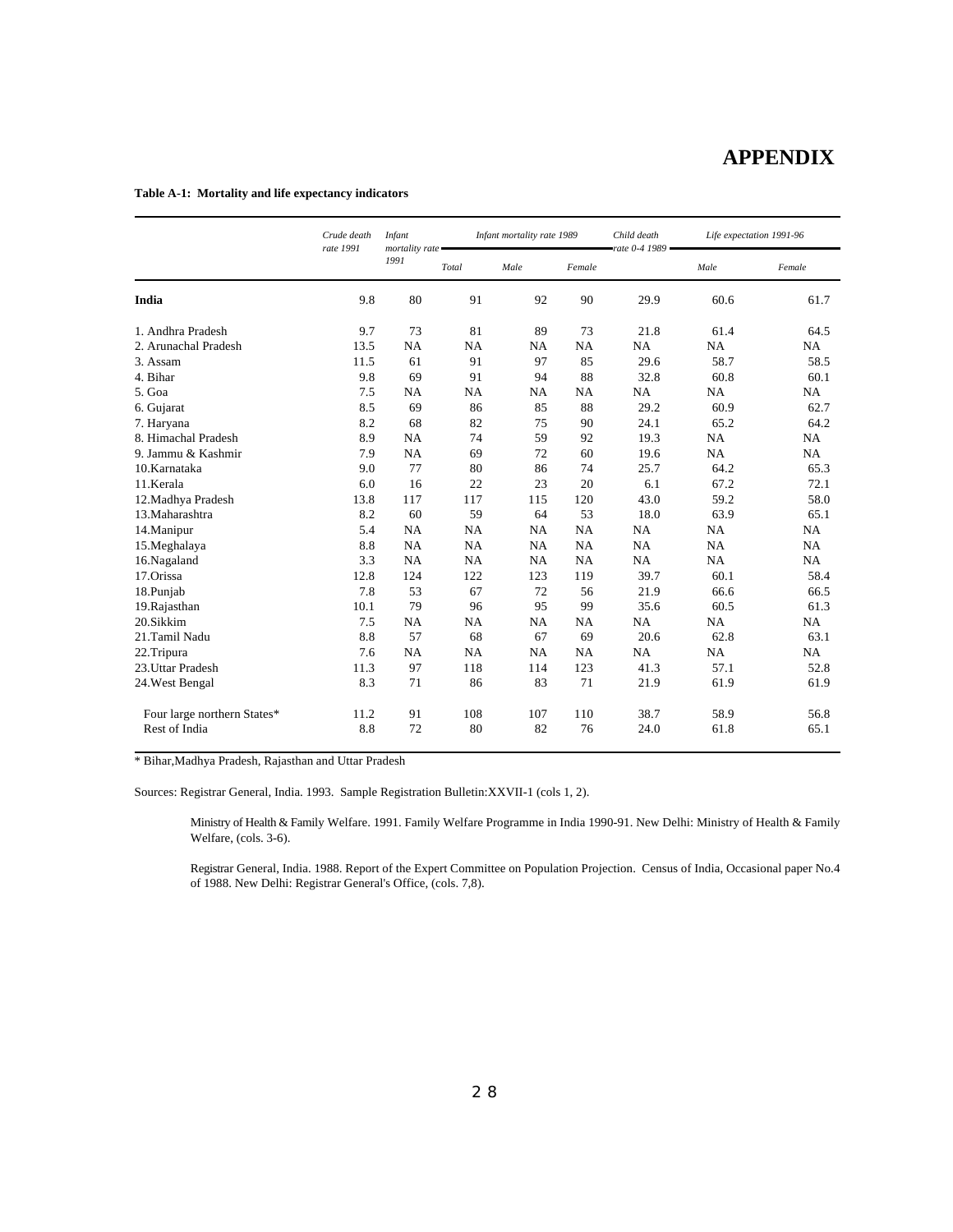#### **Table A-2: Fertility and selected proximate determinants**

|                             | Crude birth rate<br>1993 | Total fertility rate<br>1992 | Mean age at<br>marriage 1981<br>Female | Couple protection rate<br>1990 | % users of non terminal<br>methods 1990 |
|-----------------------------|--------------------------|------------------------------|----------------------------------------|--------------------------------|-----------------------------------------|
| India                       | 28.5                     | 3.6                          | 18.3                                   | 43.3                           | 13.2                                    |
| 1. Andhra Pradesh           | 24.1                     | 2.8                          | 17.3                                   | 44.1                           | 8.2                                     |
| 2. Arunachal Pradesh        | 27.6                     | <b>NA</b>                    | <b>NA</b>                              | 9.9                            | 4.4                                     |
| 3. Assam                    | 29.5                     | 3.4                          | NA                                     | 25.2                           | 2.0                                     |
| 4. Bihar                    | 32.1                     | 4.6                          | 16.5                                   | 26.3                           | 4.0                                     |
| 5. Goa                      | 14.6                     | NA                           | NA                                     | 30.9                           | 8.8                                     |
| 6. Gujarat                  | 28.0                     | 3.2                          | 19.5                                   | 56.6                           | 17.1                                    |
| 7. Haryana                  | 30.6                     | 3.8                          | 17.9                                   | 58.2                           | 26.2                                    |
| 8. Himachal Pradesh         | 26.7                     | 3.1                          | <b>NA</b>                              | 50.0                           | 13.3                                    |
| 9. Jammu & Kashmir          | 30.7§                    | 3.3                          | <b>NA</b>                              | 22.4                           | 3.4                                     |
| 10.Karnataka                | 25.5                     | 2.9                          | 19.2                                   | 45.4                           | 7.8                                     |
| 11.Kerala                   | 17.3                     | 1.7                          | 21.9                                   | 52.5                           | 9.2                                     |
| 12. Madhya Pradesh          | 33.4                     | 4.4                          | 16.5                                   | 40.3                           | 12.5                                    |
| 13. Maharashtra             | 25.0                     | 2.9                          | 18.8                                   | 56.4                           | 12.8                                    |
| 14. Manipur                 | 20.3                     | <b>NA</b>                    | NA                                     | 26.7                           | 6.8                                     |
| 15.Meghalaya                | 28.5                     | <b>NA</b>                    | <b>NA</b>                              | 5.3                            | 2.1                                     |
| 16.Mizoram                  | NA                       | <b>NA</b>                    | NA                                     | 37.7                           | 7.7                                     |
| 17. Nagaland                | 20.0                     | <b>NA</b>                    | NA                                     | 4.8                            | 1.2                                     |
| 18.Orissa                   | 27.2                     | 3.1                          | 19.0                                   | 40.8                           | 9.3                                     |
| 19.Punjab                   | 26.3                     | 3.1                          | 21.0                                   | 74.2                           | 34.9                                    |
| 20.Rajasthan                | 33.6                     | 4.5                          | 16.1                                   | 29.5                           | 8.0                                     |
| 21.Sikkim                   | 23.7                     | <b>NA</b>                    | <b>NA</b>                              | 18.0                           | 7.5                                     |
| 22.Tamil Nadu               | 19.2                     | 2.2                          | 20.2                                   | 56.2                           | 12.3                                    |
| 23.Tripura                  | 23.3                     | <b>NA</b>                    | <b>NA</b>                              | 17.9                           | 2.4                                     |
| 24.Uttar Pradesh            | 36.0                     | 5.2                          | 17.8                                   | 33.8                           | 14.0                                    |
| 25. West Bengal             | 25.6                     | 2.9                          | 19.3                                   | 34.0                           | 4.6                                     |
| Four large northern States* | 34.3§                    | 5.0#                         | 17.0                                   | 32.6                           | 10.3                                    |
| Rest of India               | 26.4§                    | 3.2#                         | 19.2                                   | 50.3                           | 15.1                                    |

\* Bihar, Madhya Pradesh, Rajasthan and Uttar Pradesh

§ Refers to Year 1991 # Refers to 1989

Sources: Registrar General, India. 1993. Sample Registration Bulletin:XXVII-1 (cols 1).

Ministry of Health & Family Welfare. 1991. Family Welfare Programme in India 1990-91. New Delhi: Ministry of Health & Family Welfare, (cols. 2-5).